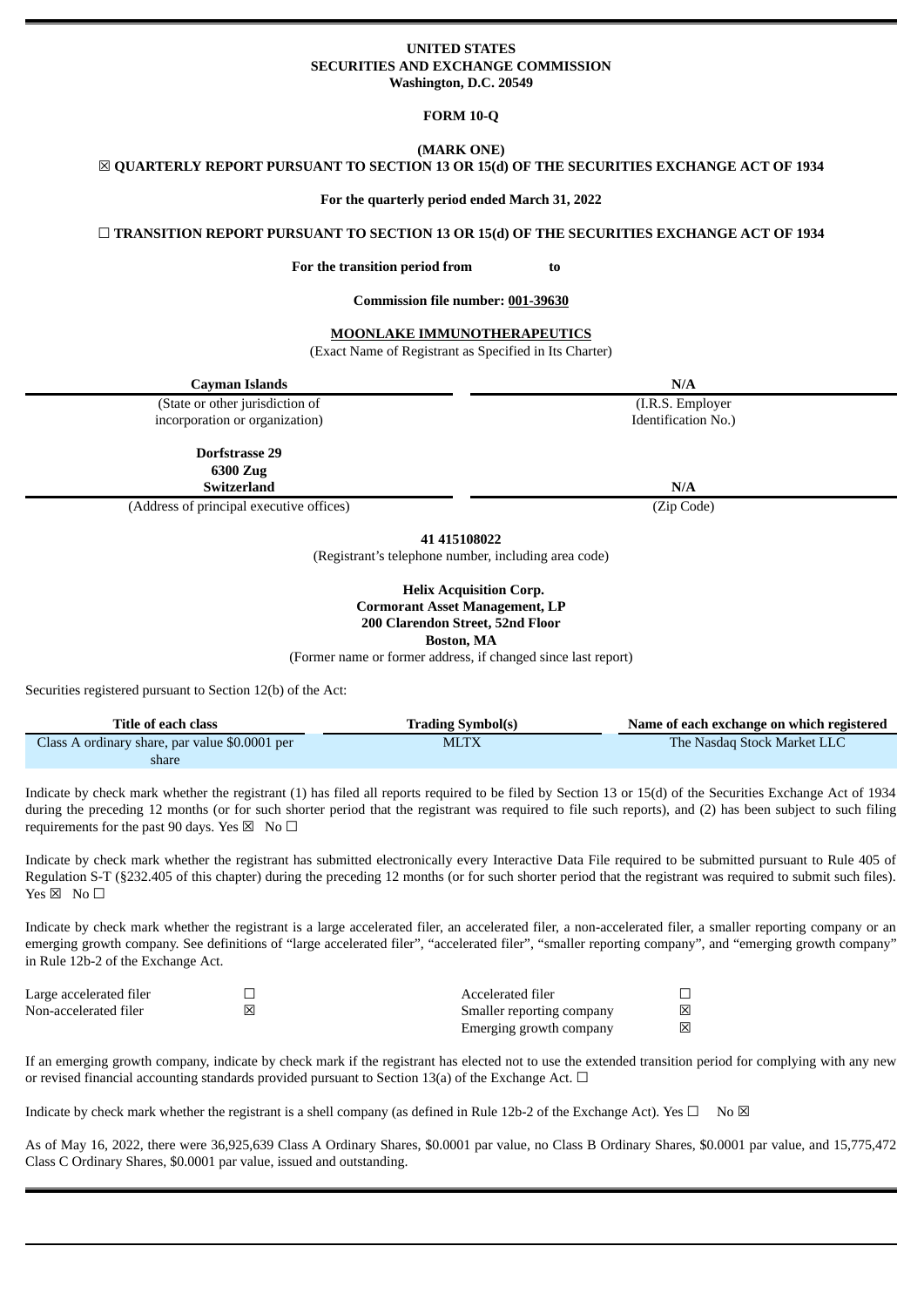## **MOONLAKE IMMUNOTHERAPEUTICS (F/K/A HELIX ACQUISITION CORP.)**

# **FORM 10-Q FOR THE QUARTER ENDED MARCH 31, 2022**

# **TABLE OF CONTENTS**

|                     |                                                                                                                                   | Page           |
|---------------------|-----------------------------------------------------------------------------------------------------------------------------------|----------------|
|                     | PART 1 - FINANCIAL INFORMATION                                                                                                    |                |
| Item 1.             | <b>Financial Statements</b>                                                                                                       | $\mathbf{1}$   |
|                     | Condensed Balance Sheets as of March 31, 2022 (Unaudited) and December 31, 2021                                                   | $\mathbf{1}$   |
|                     | Unaudited Condensed Statements of Operations for the Three Months Ended March 31, 2022 and 2021                                   | $\overline{2}$ |
|                     | Unaudited Condensed Statements of Changes in Shareholders' Equity (Deficit) for the Three Months Ended March 31, 2022<br>and 2021 | 3              |
|                     | Unaudited Condensed Statements of Cash Flows for the Three Months Ended March 31, 2022 and 2021                                   | $\overline{4}$ |
|                     | <b>Notes to Condensed Financial Statements</b>                                                                                    | 5              |
| Item 2.             | <b>Management's Discussion and Analysis of Financial Condition and Results of Operations</b>                                      | 15             |
| Item <sub>3</sub> . | Quantitative and Qualitative Disclosures about Market Risk                                                                        | 19             |
| Item 4.             | <b>Control and Procedures</b>                                                                                                     | 19             |
|                     | <b>PART II - OTHER INFORMATION</b>                                                                                                | 20             |
| Item 1.             | <b>Legal Proceedings</b>                                                                                                          | 20             |
| Item 1A.            | <b>Risk Factors</b>                                                                                                               | 20             |
| Item 2.             | <b>Unregistered Sales of Equity Securities and Use of Proceeds</b>                                                                | 21             |
| Item 3.             | <b>Defaults Upon Senior Securities</b>                                                                                            | 21             |
| Item 4.             | <b>Mine Safety Disclosures</b>                                                                                                    | 21             |
| Item 5.             | <b>Other Information</b>                                                                                                          | 21             |
| Item 6.             | <b>Exhibits</b>                                                                                                                   | 22             |
| <b>SIGNATURES</b>   |                                                                                                                                   | 23             |

i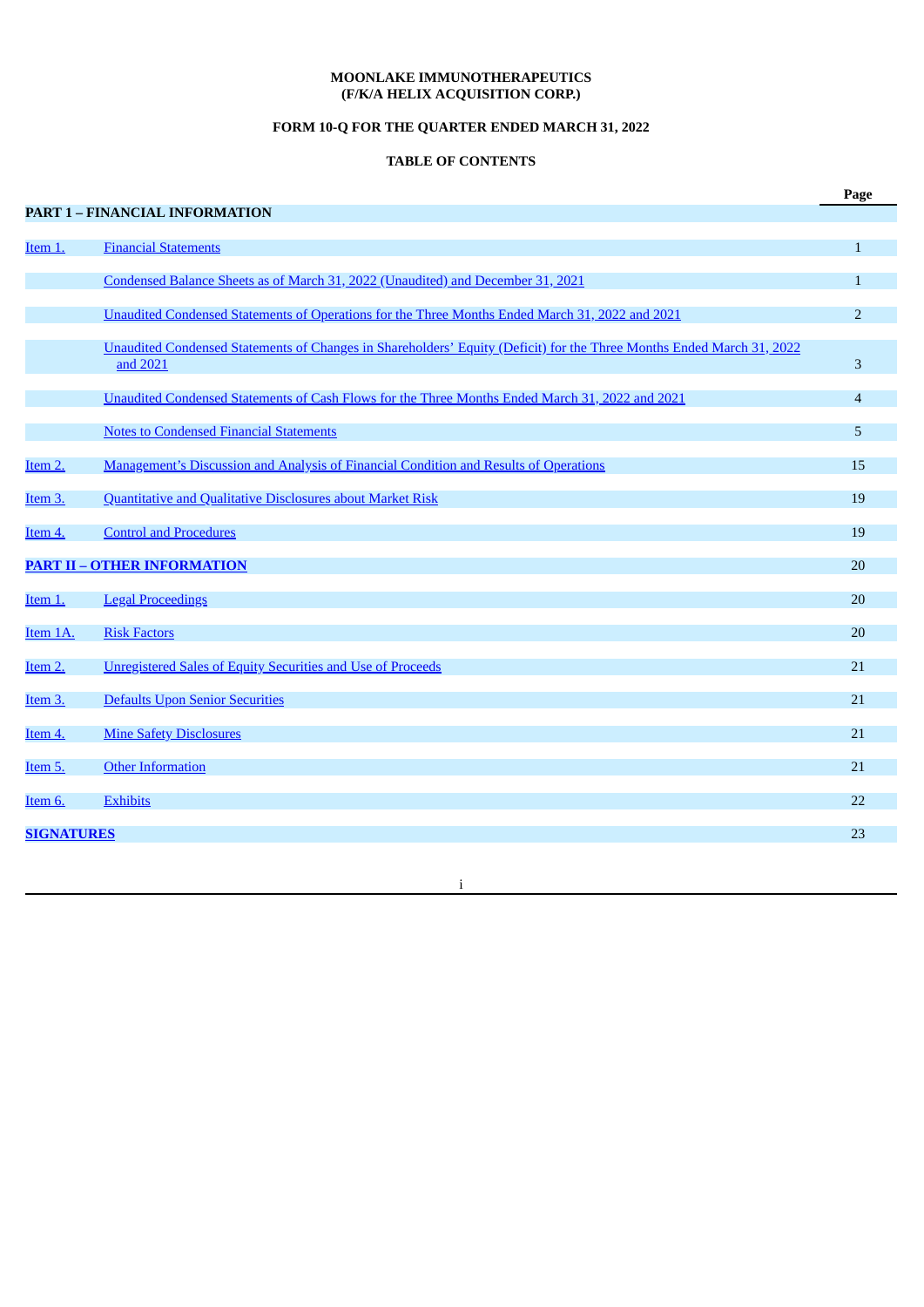## **MOONLAKE IMMUNOTHERAPEUTICS (F/K/A HELIX ACQUISITION CORP.) CONDENSED BALANCE SHEETS**

<span id="page-2-1"></span><span id="page-2-0"></span>

|                                                                                                                                                                                                                                 | March 31,<br>2022<br>$\overline{\textbf{(Unaudited)}}$ | December 31,<br>2021 |
|---------------------------------------------------------------------------------------------------------------------------------------------------------------------------------------------------------------------------------|--------------------------------------------------------|----------------------|
| <b>ASSETS</b>                                                                                                                                                                                                                   |                                                        |                      |
| <b>Current assets</b>                                                                                                                                                                                                           |                                                        |                      |
| Cash                                                                                                                                                                                                                            | \$<br>23,336                                           | \$<br>666,790        |
| <b>Restricted Cash</b>                                                                                                                                                                                                          | 101,000,000                                            |                      |
| Prepaid expenses                                                                                                                                                                                                                | 135,916                                                | 126,916              |
| Short-term loan receivables                                                                                                                                                                                                     | 15,000,000                                             |                      |
| <b>Total Current Assets</b>                                                                                                                                                                                                     | 116,159,252                                            | 793,706              |
| Proceeds held in Trust Account                                                                                                                                                                                                  | 115,051,039                                            | 115,042,608          |
| <b>TOTAL ASSETS</b>                                                                                                                                                                                                             | 231,210,291<br>\$                                      | \$115,836,314        |
| LIABILITIES, CLASS A ORDINARY SHARES SUBJECT TO REDEMPTION AND SHAREHOLDERS'<br><b>EQUITY (DEFICIT)</b>                                                                                                                         |                                                        |                      |
| <b>Current liabilities</b>                                                                                                                                                                                                      |                                                        |                      |
| Accrued expenses                                                                                                                                                                                                                | \$<br>5,797,949                                        | 3,870,251            |
| Capital Contributions - PIPE                                                                                                                                                                                                    | 116,000,000                                            |                      |
| Share redemption liability                                                                                                                                                                                                      | 80,842,313                                             |                      |
| Promissory note - related party                                                                                                                                                                                                 | 150,000                                                |                      |
| <b>Total Current Liabilities</b>                                                                                                                                                                                                | 202,790,262                                            | 3,870,251            |
| Deferred underwriting fee payable                                                                                                                                                                                               | 4,025,000                                              | 4,025,000            |
| <b>Total Liabilities</b>                                                                                                                                                                                                        | 206,815,262                                            | 7,895,251            |
| <b>Commitments and Contingencies</b>                                                                                                                                                                                            |                                                        |                      |
| Class A Ordinary Shares subject to possible redemption, none and 11,500,000 shares at \$10.00 per share redemption                                                                                                              |                                                        |                      |
| value as of March 31, 2022 and December 31, 2021, respectively                                                                                                                                                                  |                                                        | 115,000,000          |
| <b>Shareholders' Equity (Deficit)</b>                                                                                                                                                                                           |                                                        |                      |
| Preference shares, \$0.0001 par value; 5,000,000 shares authorized; no shares issued and outstanding                                                                                                                            |                                                        |                      |
| Class A Ordinary Shares, \$0.0001 par value; 500,000,000 shares authorized; 3,849,355 shares and 430,000 shares<br>(excluding 11,500,000 shares subject to redemption) issued and outstanding as of March 31, 2022 and December |                                                        |                      |
| 31, 2021, respectively<br>Class B Ordinary Shares, \$0.0001 par value; 50,000,000 shares authorized; 2,875,000 shares issued and outstanding                                                                                    | 385                                                    | 43                   |
| as of March 31, 2022 and December 31, 2021                                                                                                                                                                                      | 288                                                    | 288                  |
| Additional paid-in capital                                                                                                                                                                                                      | 34,157,345                                             |                      |
| <b>Accumulated deficit</b>                                                                                                                                                                                                      | (9,762,989)                                            | (7,059,268)          |
| <b>Total Shareholders' Equity (Deficit)</b>                                                                                                                                                                                     | 24,395,029                                             | (7,058,937)          |
| TOTAL LIABILITIES, CLASS A ORDINARY SHARES SUBJECT TO POSSIBLE REDEMPTION AND                                                                                                                                                   |                                                        |                      |
| <b>SHAREHOLDERS' EQUITY (DEFICIT)</b>                                                                                                                                                                                           | \$231,210,291                                          | 115,836,314          |

The accompanying notes are an integral part of these unaudited condensed financial statements.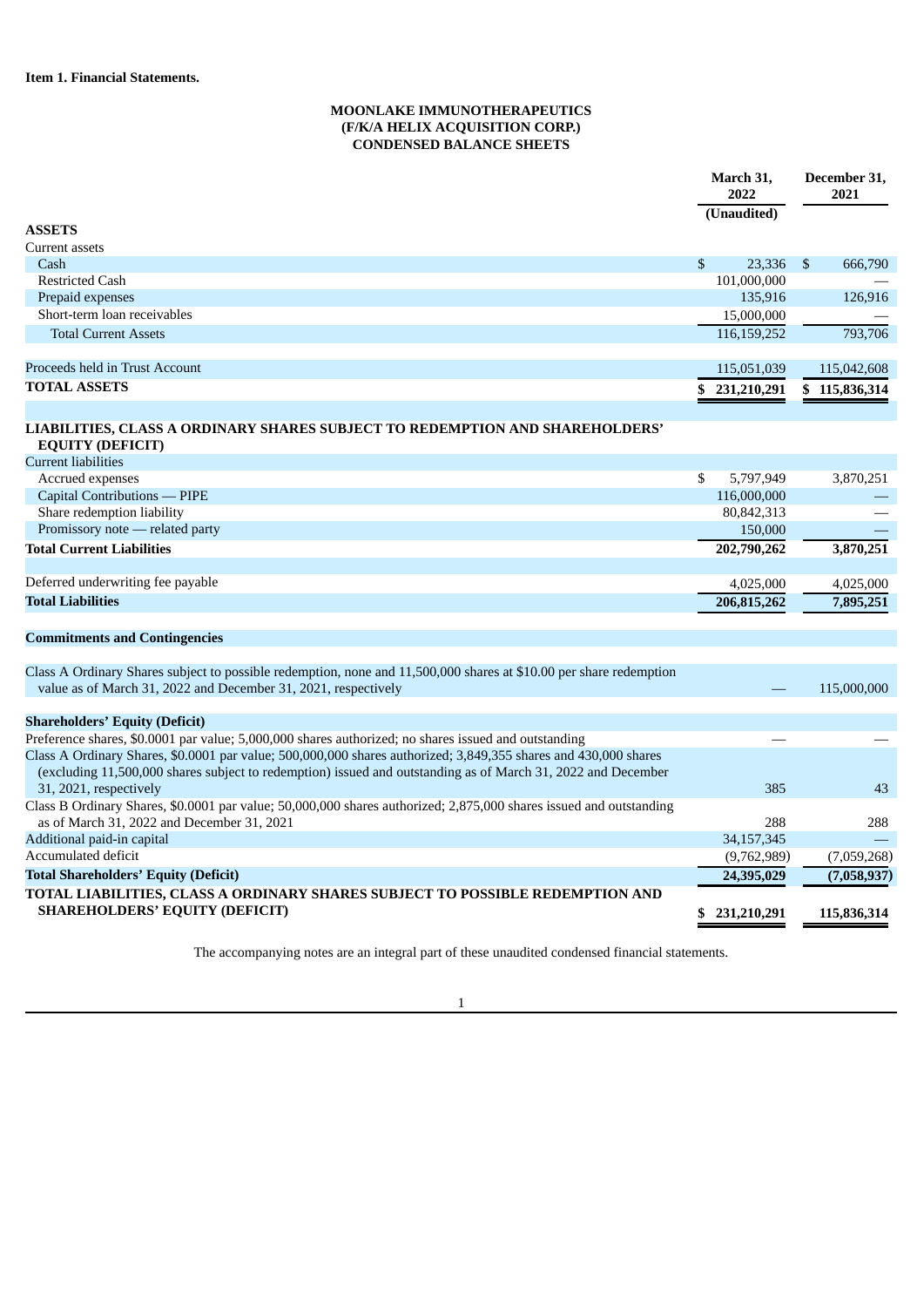## **MOONLAKE IMMUNOTHERAPEUTICS (F/K/A HELIX ACQUISITION CORP.) CONDENSED STATEMENTS OF OPERATIONS (Unaudited)**

<span id="page-3-0"></span>

|                                                                                | <b>Three Months</b> |    |            |
|--------------------------------------------------------------------------------|---------------------|----|------------|
|                                                                                | Ended               |    |            |
|                                                                                | March 31,           |    |            |
|                                                                                | 2022                |    | 2021       |
| General and administrative expenses                                            | 2,711,495           |    | 94,106     |
| <b>Loss from Operations</b>                                                    | (2,711,495)         |    | (94, 106)  |
| Other income:                                                                  |                     |    |            |
| Interest expense                                                               | (657)               |    |            |
| Interest earned on investments held in Trust Account                           | 8,431               |    | 17,815     |
| Total other income, net                                                        | 7,774               |    | 17,815     |
| <b>Net loss</b>                                                                | (2,703,721)         | ÷. | (76, 291)  |
| Basic and diluted weighted average shares outstanding, Class A ordinary shares | 11,878,208          |    | 11,930,000 |
| Basic and diluted net loss per share, Class A ordinary shares                  | (0.18)              |    | (0.01)     |
| Basic and diluted weighted average shares outstanding, Class B Ordinary Shares | 2,875,000           |    | 2,875,000  |
| Basic and diluted net loss per share, Class B Ordinary Shares                  | (0.18)              |    | (0.01)     |

The accompanying notes are an integral part of these unaudited condensed financial statements.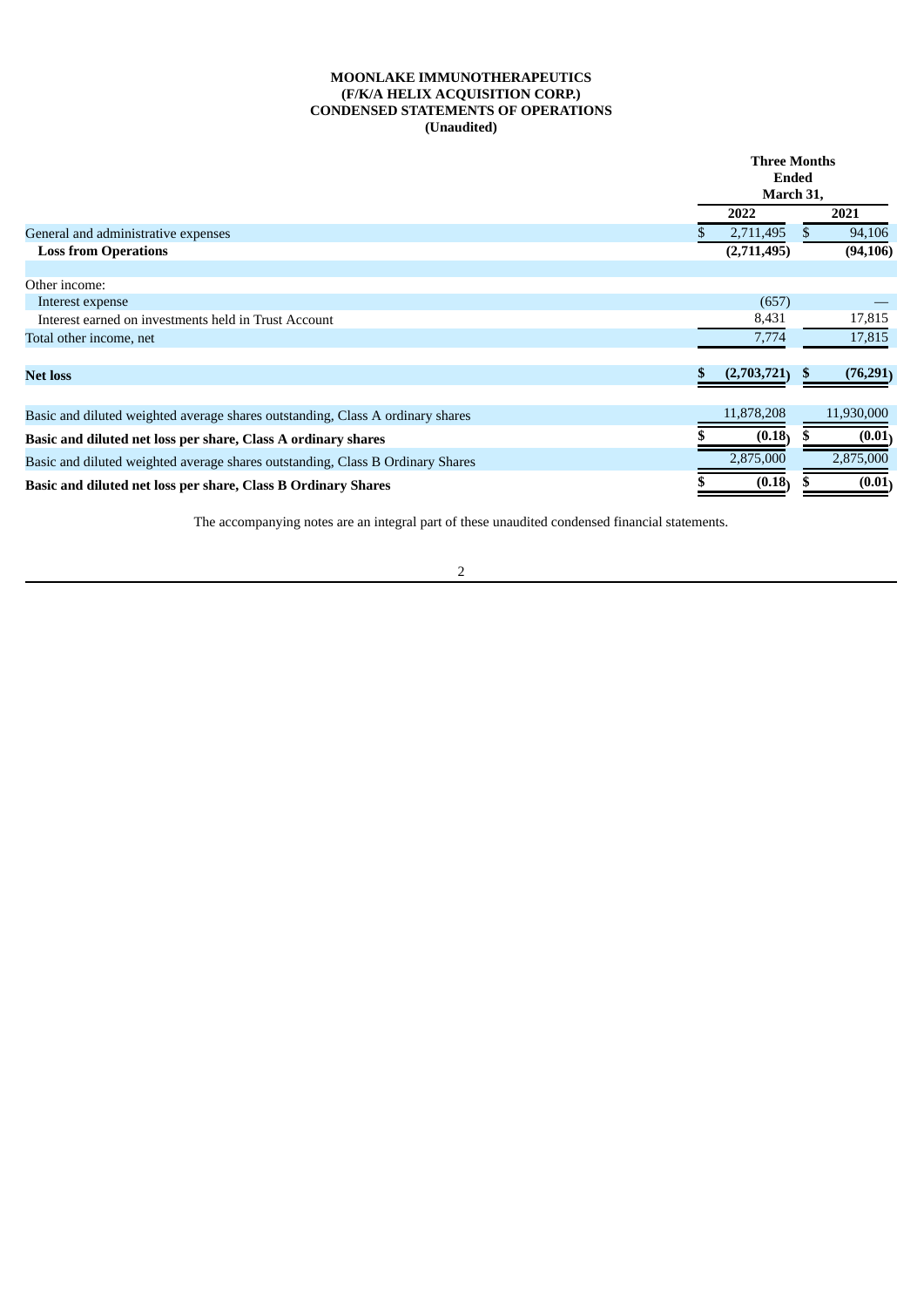## **MOONLAKE IMMUNOTHERAPEUTICS (F/K/A HELIX ACQUISITION CORP.) CONDENSED STATEMENTS OF CHANGES IN SHAREHOLDERS' (DEFICIT) EQUITY (UNAUDITED)**

# **THREE MONTHS ENDED MARCH 31, 2022**

<span id="page-4-0"></span>

|                                        |               |                        |               |                        |                                |                    | <b>Total</b>  |
|----------------------------------------|---------------|------------------------|---------------|------------------------|--------------------------------|--------------------|---------------|
|                                        |               | <b>Class A</b>         |               | Class B                | <b>Additional</b>              |                    | Shareholders' |
|                                        |               | <b>Ordinary Shares</b> |               | <b>Ordinary Shares</b> | Paid-in                        | <b>Accumulated</b> | (Deficit)     |
|                                        | <b>Shares</b> | <b>Amount</b>          | <b>Shares</b> | <b>Amount</b>          | Capital                        | <b>Deficit</b>     | <b>Equity</b> |
| Balance — January 1, 2022              | 430,000 \$    | 43                     | 2,875,000 \$  | 288 \$                 | $\qquad \qquad \longleftarrow$ | $(7,059,268)$ \$   | (7,058,937)   |
|                                        |               |                        |               |                        |                                |                    |               |
| Net loss                               |               |                        |               |                        |                                | (2,703,721)        | (2,703,721)   |
|                                        |               |                        |               |                        |                                |                    |               |
| Shares no longer subject to redemption | 3,419,355     | 342                    |               |                        | 34, 157, 345                   |                    | 34,157,687    |
|                                        |               |                        |               |                        |                                |                    |               |
| Balance — March 31, 2022 (Unaudited)   | 3,849,355 \$  | 385                    | 2,875,000 \$  |                        | 288 \$34,157,345 \$            | $(9,762,989)$ \$   | 24,395,029    |

## **THREE MONTHS ENDED MARCH 31, 2021**

|                                      |               | Class A<br><b>Ordinary Shares</b> |               | Class B<br><b>Ordinary Shares</b> | <b>Additional</b><br>Paid-in    | Accumulated            | Total<br>Shareholders' |
|--------------------------------------|---------------|-----------------------------------|---------------|-----------------------------------|---------------------------------|------------------------|------------------------|
|                                      | <b>Shares</b> | Amount                            | <b>Shares</b> | <b>Amount</b>                     | <b>Capital</b>                  | <b>Deficit</b>         | <b>Deficit</b>         |
| Balance — January 1, 2021            | 430,000 \$    | 43                                | 2,875,000 \$  | 288 \$                            | $\overline{\phantom{m}}$        | $(2,516,614)$ \$<br>S  | (2,516,283)            |
|                                      |               |                                   |               |                                   |                                 |                        |                        |
| Net loss                             |               |                                   |               |                                   |                                 | (76, 291)              | (76, 291)              |
|                                      |               |                                   |               |                                   |                                 |                        |                        |
| Balance — March 31, 2021 (Unaudited) | 430,000 \$    | 43                                | 2,875,000 \$  | 288 \$                            | $\hspace{0.1mm}-\hspace{0.1mm}$ | $(2,592,905)$ \$<br>-S | (2,592,574)            |

The accompanying notes are an integral part of these unaudited condensed financial statements.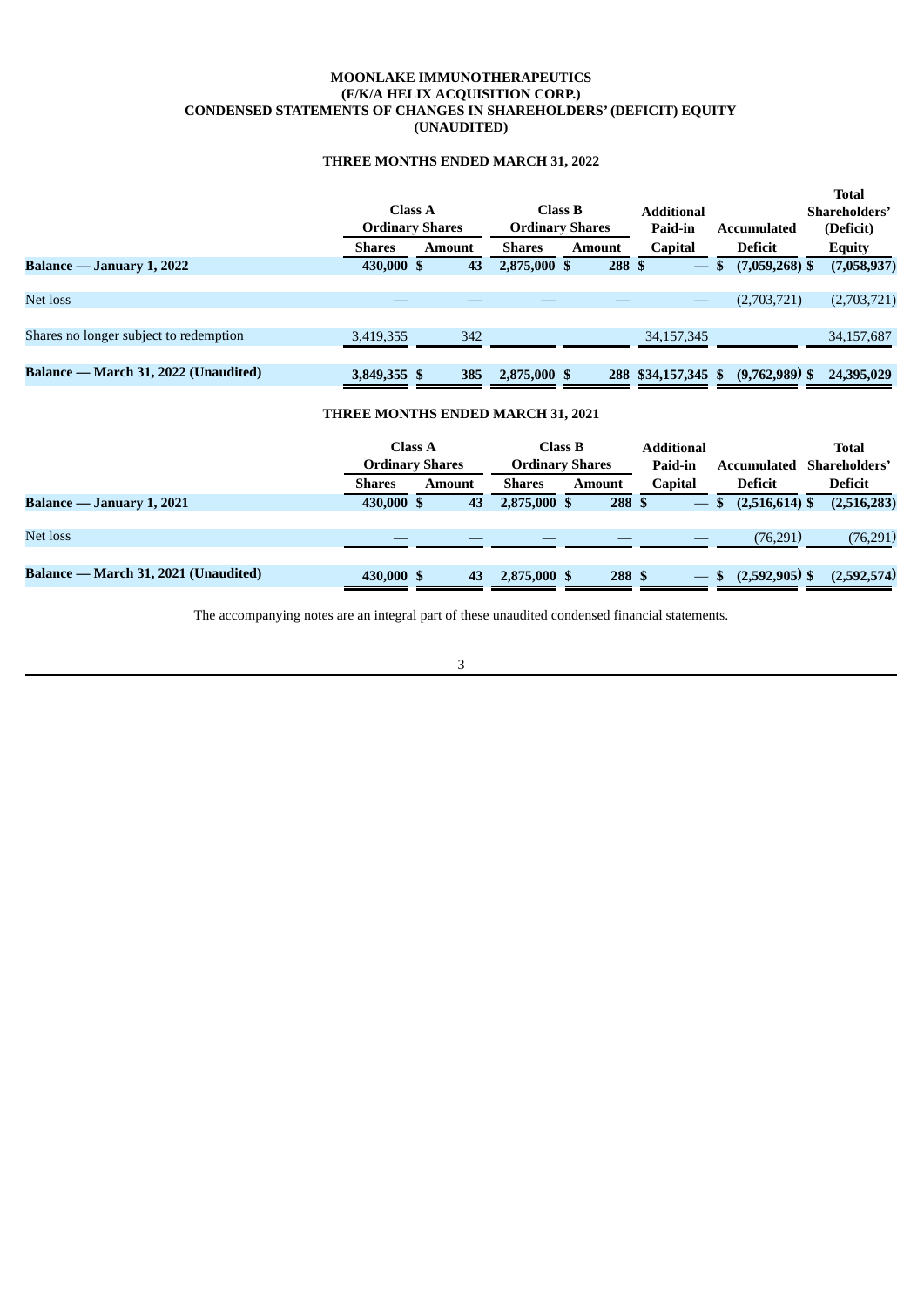## **MOONLAKE IMMUNOTHERAPEUTICS (F/K/A HELIX ACQUISITION CORP.) CONDENSED STATEMENTS OF CASH FLOWS (Unaudited)**

<span id="page-5-0"></span>

|                                                                             |                        | <b>Three Months Ended</b><br>March 31, |
|-----------------------------------------------------------------------------|------------------------|----------------------------------------|
|                                                                             | 2022                   | 2021                                   |
| <b>Cash Flows from Operating Activities:</b>                                |                        |                                        |
| Net loss                                                                    | $(2,703,721)$ \$<br>\$ | (76, 291)                              |
| Adjustments to reconcile net loss to net cash used in operating activities: |                        |                                        |
| Interest earned on investments held in Trust Account                        | (8,431)                | (17, 815)                              |
| Changes in operating assets and liabilities:                                |                        |                                        |
| Prepaid expenses                                                            | (9,000)                | (6, 569)                               |
| Accrued expenses                                                            | 1,927,698              | (7,120)                                |
| <b>Net Cash Used in Operating Activities</b>                                | (793, 454)             | (107, 795)                             |
| <b>Cash Flows from Financing Activities:</b>                                |                        |                                        |
|                                                                             |                        |                                        |
| Proceeds from promissory note - related party                               | 150,000                |                                        |
| Repayment of promissory note - related party                                |                        | (58,063)                               |
| <b>Net Cash Provided by (Used in) Financing Activities</b>                  | 150,000                | (58,063)                               |
| <b>Net Change in Unrestricted Cash</b>                                      | (643, 454)             | (165, 858)                             |
| Unrestricted Cash - Beginning                                               | 666,790                | 1,335,924                              |
| <b>Unrestricted Cash - Ending</b>                                           | \$<br>23,336           | 1,170,066<br>\$                        |
|                                                                             |                        |                                        |
| <b>Cash Flows from Financing Activities:</b>                                |                        |                                        |
| Capital Contributions - PIPE                                                | 101,000,000            |                                        |
| <b>Net Cash Provided by (Used in) Financing Activities</b>                  | 101,000,000            |                                        |
|                                                                             |                        |                                        |
| <b>Net Change in Restricted Cash</b><br>Restricted Cash - Beginning         | 101,000,000            |                                        |
|                                                                             |                        |                                        |
| <b>Restricted Cash - Ending</b>                                             | \$101,000,000          | \$                                     |
| Non-cash investing and financing activities:                                |                        |                                        |
| Share redemption liability                                                  | 80,842,313             | \$                                     |
| Short-term loan receivables                                                 | \$<br>15,000,000       | \$                                     |

The accompanying notes are an integral part of these unaudited condensed financial statements.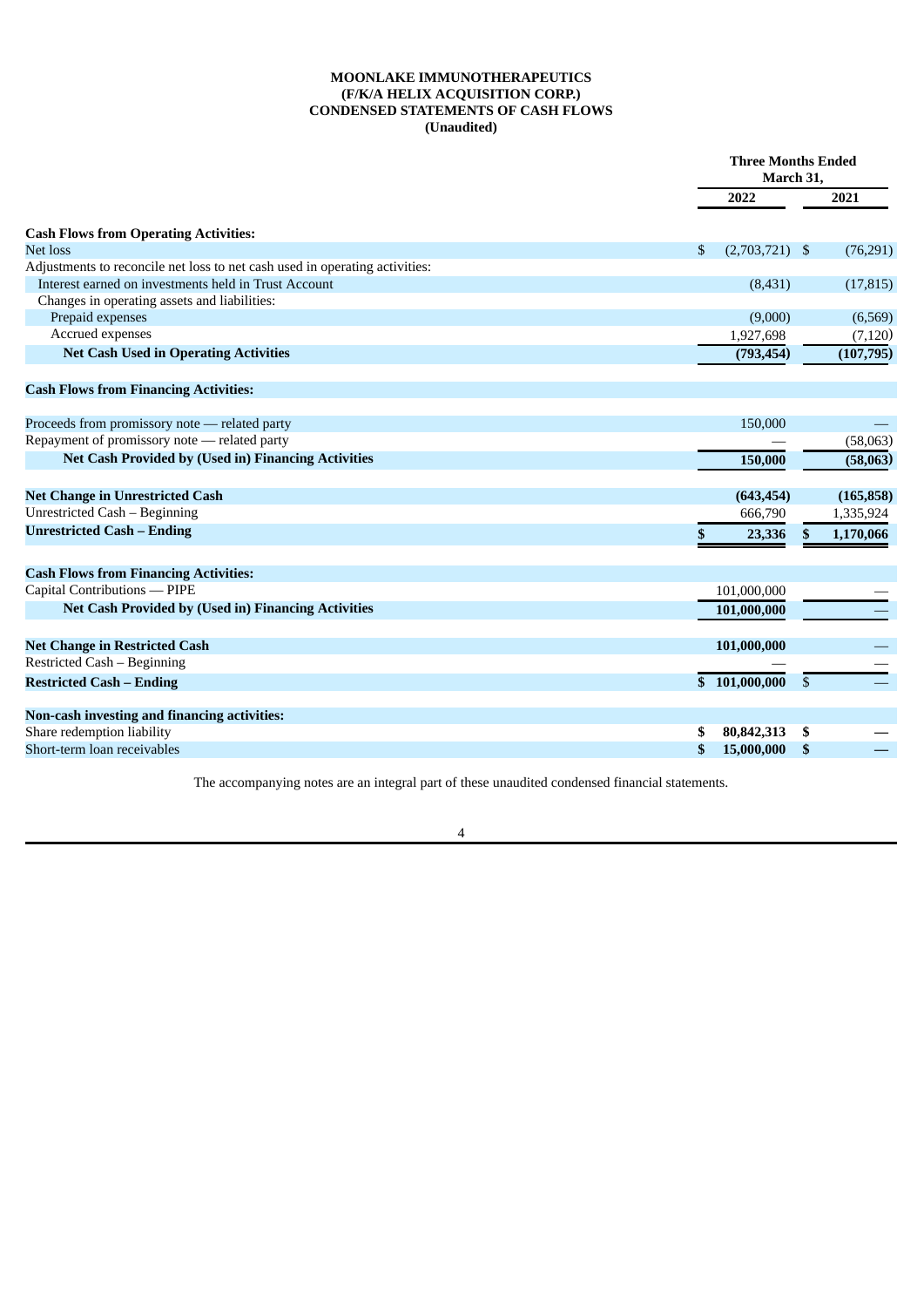### <span id="page-6-0"></span>**Note 1 — Description of Organization and Business Operations**

MoonLake Immunotherapeutics (formerly known as Helix Acquisition Corp.) (the "Company") was a blank check company incorporated as a Cayman Islands exempted company on August 13, 2020. The Company was incorporated for the purpose of effecting a merger, share exchange, asset acquisition, share purchase, reorganization or similar business combination with one or more businesses or entities (a "Business Combination").

The Company is an early stage and emerging growth company and, as such, the Company is subject to all of the risks associated with early stage and emerging growth companies.

### *Business Combination*

On April 5, 2022 (the "Closing Date"), MoonLake Immunotherapeutics, a Cayman Islands exempted company (formerly known as Helix Acquisition Corp.) (prior to the Closing Date, "Helix" and after the Closing Date, "MoonLake") consummated the previously announced business combination (the "Closing") pursuant to that certain Business Combination Agreement dated October 4, 2021 (the "Business Combination Agreement"), by and among Helix, MoonLake Immunotherapeutics AG, a Swiss stock corporation (Aktiengesellschaft) registered with the commercial register of the Canton of Zug, Switzerland under the number CHE-433.093.536 ("MoonLake AG"), the existing equity holders of MoonLake AG set forth on the signature pages to the Business Combination Agreement and the equityholders of MoonLake AG that executed joinders to the Business Combination Agreement (collectively, the "ML Parties"), Helix Holdings LLC, a Cayman Islands limited liability company and the sponsor of Helix (the "Sponsor"), and the representative of the ML Parties (such transactions contemplated by the Business Combination Agreement, collectively, the "Business Combination"). In connection with the Closing, the registrant changed its name from Helix Acquisition Corp. to MoonLake Immunotherapeutics.

The Business Combination Agreement provided for, among other things, the following transactions:

- (i) Two business days prior to the Closing Date, the ML Parties and MoonLake AG effectuated a restructuring of MoonLake AG's share capital to, among other things, (x) convert the existing Series A preferred shares of MoonLake AG, par value of CHF 0.10 per share, into an equal number of common shares of MoonLake AG with a par value CHF 0.10 per share (the "MoonLake AG Common Shares"), such that the ML Parties held a single class of capital stock of MoonLake AG immediately prior to the Closing and (y) approve a capital increase for the issuance of 4,006,736 Class V Voting Shares of MoonLake AG, par value CHF 0.01 per share ("MoonLake AG Class V Voting Shares"), to Helix, each Class V Voting Share due to its lower par value having ten times the voting power of a MoonLake AG Common Share (the "Restructuring").
- (ii) At the Closing, 2,875,000 Class B Ordinary Shares of Helix, par value \$0.0001 per share (the "Class B Ordinary Shares"), constituting all of the then-outstanding Class B Ordinary Shares, were automatically converted into Class A Ordinary Shares of Helix, par value \$0.0001 per share (the "Class A Ordinary Shares") on a one-for-one basis.
- (iii) At the Closing, Helix amended and restated its existing memorandum and articles of association to, among other things, establish a share structure consisting of the Class A Ordinary Shares, which carry economic and voting rights, and Class C Ordinary Shares of Helix, par value \$0.0001 per share (the "Class C Ordinary Shares"), which carry voting rights but no economic rights.
- (iv) On the Closing Date, Helix paid all unpaid transaction expenses and contributed \$134,646,009 to MoonLake AG, including a \$15,000,000 loan repayment that was assigned from Cormorant Asset Management LP to Helix on March 31, 2022.
- (v) On the Closing Date, following the Restructuring, Biotechnology Value Fund, L.P., Biotechnology Value Fund II, L.P., and Biotechnology Value Trading Fund OS, L.P. (collectively, the "BVF Shareholders") assigned all of their MoonLake AG Common Shares to Helix and Helix issued to the BVF Shareholders 18,501,284 Class A Ordinary Shares.
- (vi) On the Closing Date, following the Restructuring, Helix issued 15,775,472 Class C Ordinary Shares to the ML Parties (other than the BVF Shareholders).

Additionally, on the Closing Date, Helix issued to the PIPE Investors (as defined below) an aggregate of 11,700,000 Class A Ordinary Shares.

The transactions set forth in the Business Combination Agreement constituted a "Business Combination" as contemplated by Helix's amended and restated memorandum and articles of association.

The material provisions of the Business Combination Agreement are described in Helix's revised definitive proxy statement on Schedule 14A filed with the Securities and Exchange Commission (the "SEC") on March 4, 2022 (the "Proxy Statement") in the section entitled "The Business Combination Proposal—The Business Combination Agreement" beginning on page 112.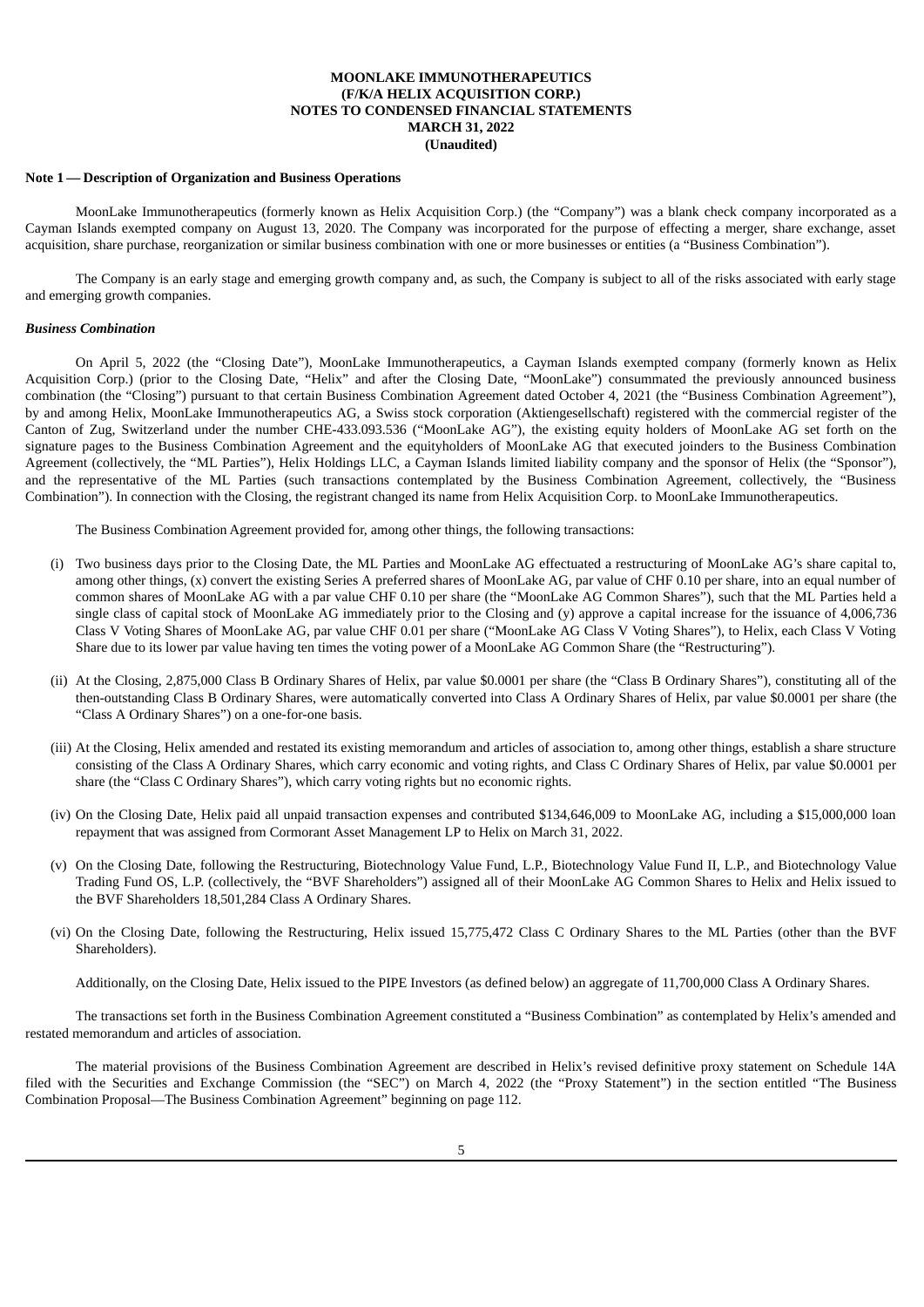#### **Investment Agreement**

On October 4, 2021, concurrently with the execution of the Business Combination Agreement, Helix, MoonLake AG and each of the ML Parties entered into an Investment Agreement (as amended, the "Investment Agreement"). Pursuant to the terms of the Investment Agreement, two business days prior to the Closing Date, the existing shareholders of MoonLake AG held an extraordinary shareholders meeting to (i) approve the conversion of MoonLake AG Series A Preferred Shares into MoonLake AG Common Shares, (ii) approve the increase of the nominal statutory capital of MoonLake AG through the issuance of the MoonLake AG Class V Voting Shares to Helix, (iii) waive such existing MoonLake AG shareholders' subscription rights with respect to the nominal capital increase and the issuance of the MoonLake AG Class V Voting Shares to Helix, (iv) approve the amendment of MoonLake AG's articles of association to reflect such conversion and capital increase, and (v) elect one director nominated by Helix.

The foregoing description of the Investment Agreement is not complete and is qualified in its entirety by reference to the full text of the Investment Agreement, a copy of which is attached hereto as Exhibit 10.1 and is incorporated herein by reference.

### **Subscription Agreements and PIPE Investment (Private Placement)**

On October 4, 2021, concurrently with the execution of the Business Combination Agreement, and subsequently on March 31, 2022 and April 4, 2022, Helix entered into subscription agreements (collectively, the "PIPE Subscription Agreements") with certain investors (collectively, the "PIPE Investors," which includes affiliates of the Sponsor and certain existing equityholders of MoonLake AG) pursuant to which, and on the terms and subject to the conditions of which, the PIPE Investors have collectively subscribed for 11,700,000 Class A Ordinary Shares (the "PIPE"), 11,600,000 shares of which were issued at a price of \$10.00 per share for gross proceeds of \$116,000,000, and 100,000 shares of which were issued to placement agents of the PIPE in satisfaction of an aggregate of \$1,000,000 of fees owed by Helix to such placement agents.

The PIPE Subscription Agreements contain customary representations and warranties of Helix, on the one hand, and each PIPE Investor, on the other hand, and customary conditions to closing, including the consummation of the transactions contemplated by the Business Combination Agreement. The PIPE was consummated substantially concurrent with the Closing of the Business Combination. The PIPE Subscription Agreements provide for certain customary registration rights for the PIPE Investors.

The foregoing description of the PIPE Subscription Agreements and the PIPE is not complete and is qualified in its entirety by reference to the full text of the forms of PIPE Subscription Agreements.

#### **Amended Sponsor Agreement**

On October 4, 2021, Helix, the Sponsor, and the officers and directors of Helix (the "Insiders") entered into an amendment (the "Amended Sponsor Agreement") to the letter agreement among the parties dated October 19, 2020. Pursuant to the Amended Sponsor Agreement, the Sponsor and Insiders (i) waived the anti-dilution and conversion price adjustments set forth in Helix's existing amended and restated memorandum and articles of association with respect to the Helix Class B Ordinary Shares held by the Sponsor and Insiders and (ii) voted in favor of approval of the adoption of the Business Combination Agreement, the Business Combination, and each other proposal presented by Helix for approval by Helix's stockholders.

#### *Business Prior to the Business Combination*

All activity for the three months ended March 31, 2022 and 2021, respectively, relates to the Company's formation and the initial public offering ("Initial Public Offering"), which is described below, identifying a target company for a Business Combination and consummating the acquisition of MoonLake AG.

The registration statement for the Company's Initial Public Offering was declared effective on October 19, 2020. On October 22, 2020 the Company consummated the Initial Public Offering of 11,500,000 Class A Ordinary Shares (the "Public Shares") at \$10.00 per Public Share, which included the full exercise by the underwriters of their over-allotment option in the amount of 1,500,000 Public Shares, at \$10.00 per Public Share, generating gross proceeds of \$115,000,000, which is described in Note 3.

Simultaneously with the closing of the Initial Public Offering, the Company consummated the sale of 430,000 private placement shares (the "Private Placement Shares") at a price of \$10.00 per Private Placement Share in a private placement to Helix Holdings, LLC (the "Sponsor"), generating gross proceeds of \$4,300,000, which is described in Note 4.

Transaction costs charged to equity amounted to \$6,750,447, consisting of \$2,300,000 of underwriting fees, \$4,025,000 of deferred underwriting fees and \$425,447 of other offering costs.

Following the closing of the Initial Public Offering on October 22, 2020, \$115,000,000 (\$10.00 per Public Share) from the net proceeds of the sale of the Public Shares in the Initial Public Offering and the sale of the Private Placement Shares was placed in a trust account (the "Trust Account") and will be invested in U.S. government securities, within the meaning set forth in Section 2(a)(16) of the Investment Company Act of 1940, as amended (the "Investment Company Act"), with a maturity of 185 days or less, or in any open-ended investment company that holds itself out as a money market fund investing solely in U.S. Treasuries and meeting certain conditions under Rule 2a-7 of the Investment Company Act, as determined by the Company, until the earliest of: (i) the completion of a Business Combination and (ii) the distribution of the funds in the Trust Account to the Company's shareholders, as described below.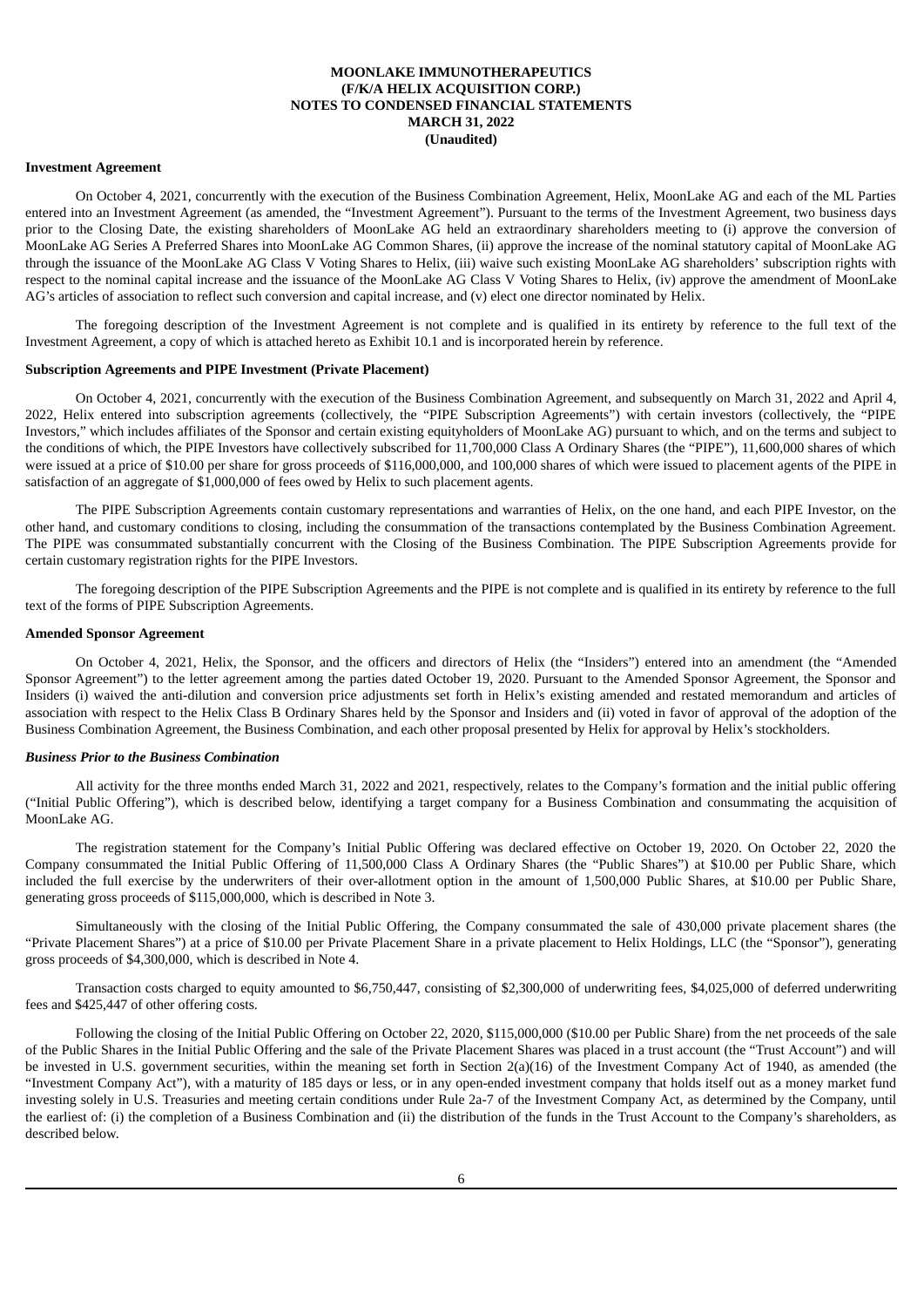#### *Liquidity, Capital Resources and Going Concern*

As of March 31, 2022, the Company had approximately \$101 million in its operating bank accounts and working capital deficit of approximately \$5.8 million.

The Company has incurred and expects to continue to incur significant costs in pursuit of its Business Combination. These conditions raise substantial doubt about the Company's ability to continue as a going concern. Management addressed this issue with the consummation of the Business Combination agreement on April 5, 2022 with MoonLake AG and has raised sufficient capital for its operations.

In connection with the Company's assessment of going concern considerations in accordance with Accounting Standards Update ("ASU") 2014- 15. "Disclosures of Uncertainties about an Entity's Ability to Continue as a Going Concern," management believes that the funds which the Company has available following the completion of the Business Combination agreement will enable it to sustain operations for at least the next two years from the issuance date of these condensed financial statements. Accordingly, substantial doubt about the Company's ability to continue as a going concern as disclosed in previously issued condensed financial statements has been alleviated.

### **Note 2 — Summary of Significant Accounting Policies**

#### *Basis of Presentation*

The accompanying unaudited condensed financial statements have been prepared in accordance with accounting principles generally accepted in the United States of America ("GAAP") for interim financial information and in accordance with the instructions to Form 10-Q and Article 8 of Regulation S-X of the Securities and Exchange Commission (the "SEC"). Certain information or footnote disclosures normally included in financial statements prepared in accordance with GAAP have been condensed or omitted, pursuant to the rules and regulations of the SEC for interim financial reporting. Accordingly, they do not include all the information and footnotes necessary for a complete presentation of financial position, results of operations, or cash flows. In the opinion of management, the accompanying unaudited condensed financial statements include all adjustments, consisting of a normal recurring nature, which are necessary for a fair presentation of the financial position, operating results and cash flows for the periods presented.

The accompanying unaudited condensed financial statements should be read in conjunction with the Company's Annual Report on Form 10-K as filed with the SEC on February 17, 2022, which contains the audited financial statements and notes thereto. The interim results for the three months ended March 31, 2022 are not necessarily indicative of the results to be expected for the period ending December 31, 2022 or for any future periods.

#### *Emerging Growth Company*

The Company is an "emerging growth company," as defined in Section 2(a) of the Securities Act, as modified by the Jumpstart Our Business Startups Act of 2012 (the "JOBS Act"), and it may take advantage of certain exemptions from various reporting requirements that are applicable to other public companies that are not emerging growth companies including, but not limited to, not being required to comply with the independent registered public accounting firm attestation requirements of Section 404 of the Sarbanes-Oxley Act of 2002, reduced disclosure obligations regarding executive compensation in its periodic reports and proxy statements, and exemptions from the requirements of holding a nonbinding advisory vote on executive compensation and shareholder approval of any golden parachute payments not previously approved.

Further, Section 102(b)(1) of the JOBS Act exempts emerging growth companies from being required to comply with new or revised financial accounting standards until private companies (that is, those that have not had a Securities Act registration statement declared effective or do not have a class of securities registered under the Exchange Act) are required to comply with the new or revised financial accounting standards. The JOBS Act provides that a company can elect to opt out of the extended transition period and comply with the requirements that apply to non-emerging growth companies but any such election to opt out is irrevocable. The Company has elected not to opt out of such extended transition period which means that when a standard is issued or revised and it has different application dates for public or private companies, the Company, as an emerging growth company, can adopt the new or revised standard at the time private companies adopt the new or revised standard. This may make comparison of the Company's financial statements with another public company which is neither an emerging growth company nor an emerging growth company which has opted out of using the extended transition period difficult or impossible because of the potential differences in accounting standards used.

## *Use of Estimates*

The preparation of condensed financial statements in conformity with GAAP requires the Company's management to make estimates and assumptions that affect the reported amounts of assets and liabilities and disclosure of contingent assets and liabilities at the date of the financial statements and the reported amounts of expenses during the reporting period.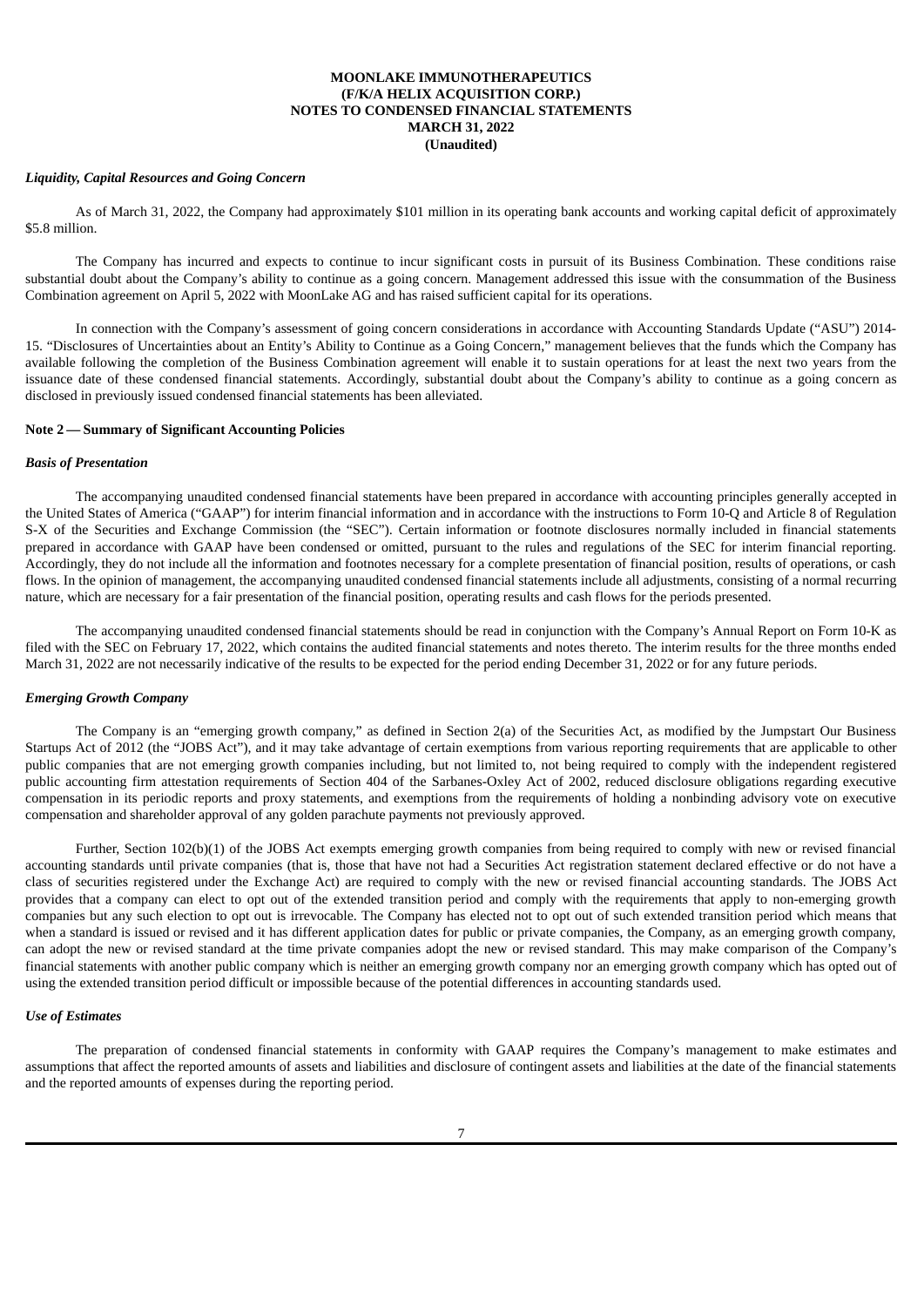Making estimates requires management to exercise significant judgment. It is at least reasonably possible that the estimate of the effect of a condition, situation or set of circumstances that existed at the date of the financial statements, which management considered in formulating its estimate, could change in the near term due to one or more future confirming events. Such estimates may be subject to change as more current information becomes available and, accordingly, the actual results could differ significantly from those estimates.

### *Cash and Cash Equivalents*

The Company considers all short-term investments with an original maturity of three months or less when purchased to be cash equivalents. The Company did not have any cash equivalents as of March 31, 2022 and December 31, 2021. The Company had \$101,000,000 and \$0 restricted cash as of March 31, 2022 and December 31, 2021.

#### *Proceeds Held in Trust Account*

At March 31, 2022 and December 31, 2021, substantially all of the assets held in the Trust Account were held in money market funds which are invested primarily in U.S. Treasury securities. Interest income is recognized when earned. The Company's portfolio of marketable securities is comprised solely of U.S. government securities, within the meaning set forth in Section  $2(a)(16)$  of the Investment Company Act, with a maturity of 185 days or less or in any open-ended investment company that holds itself out as a money market fund selected by the Company meeting the conditions of paragraphs (d) (2), (d)(3) and (d)(4) of Rule 2a-7 of the Investment Company Act. Upon the closing of the Initial Public Offering and the Private Placement, the proceeds were placed in the Trust Account and invested in money market funds that invest in U.S. government securities. All of the Company's investments held in the Trust Account are classified as trading securities. Trading securities are presented on the condensed balance sheets at fair value at the end of each reporting period. Gains and losses resulting from the change in fair value of investments held in Trust Account are included in interest earned on marketable securities held in Trust Account in the accompanying condensed statements of operations. The estimated fair values of investments held in Trust Account are determined using available market information.

#### *Share Redemption Liability*

As of March 31, 2022, the share redemption liability consisted of 8,080,645 shares of Class A Ordinary Shares at \$10.00 per share redemption value. On March 31, 2022, the Company's shareholders redeemed 8,080,645 shares of Class A Ordinary Shares subject to possible redemption at \$10.00 per share redemption value. Accordingly, 3,419,355 shares previously classified as Class A Ordinary Shares subject to possible redemption were transferred to shareholders' equity from temporary equity.

#### *Capital Contributions – PIPE*

On October 4, 2021, concurrently with the execution of the Business Combination Agreement, and subsequently on March 31, 2022 and April 4, 2022, Helix entered into PIPE subscription agreements with the PIPE Investors pursuant to which, and on the terms and subject to the conditions of which, the PIPE Investors have collectively subscribed for 11,700,000 Class A Ordinary Shares (the "PIPE"), 11,600,000 shares of which were issued at a price of \$10.00 per share for gross proceeds of \$116,000,000. As of March 31, 2022 and December 31, 2021, the Company had \$116,000,000 and \$0 included in Capital Contributions – PIPE in the accompanying condensed balance sheets.

## *Offering Costs*

Offering costs consisted of legal, accounting and other expenses incurred through the Initial Public Offering that were directly related to the Initial Public Offering. Offering costs were allocated to the separable financial instruments issued in the Initial Public Offering based on a relative fair value basis, compared to total proceeds received. Offering costs associated with the Class A Ordinary Shares issued were initially charged to temporary equity and then accreted to ordinary shares subject to redemption upon the completion of the Initial Public Offering (see Note 1). The Company classifies deferred underwriting commissions as non-current liabilities as their liquidation is not reasonably expected to require the use of current assets or require the creation of current liabilities.

#### *Class A Ordinary Shares Subject to Possible Redemption*

The Company accounts for its Class A Ordinary Shares subject to possible redemption in accordance with the guidance in Accounting Standards Codification ("ASC") Topic 480 "Distinguishing Liabilities from Equity." Class A Ordinary Shares subject to mandatory redemption are classified as a liability instrument and are measured at fair value. Conditionally redeemable ordinary shares (including ordinary shares that feature redemption rights that are either within the control of the holder or subject to redemption upon the occurrence of uncertain events not solely within the Company's control) are classified as temporary equity. At all other times, ordinary shares are classified as shareholders' equity. The Company's Class A Ordinary Shares feature certain redemption rights that are considered to be outside of the Company's control and subject to occurrence of uncertain future events. Accordingly, an aggregate of 11,500,000 Class A Ordinary Shares subject to possible redemption are presented as temporary equity, outside of the shareholders' deficit section of the Company's condensed balance sheet as of December 31, 2021.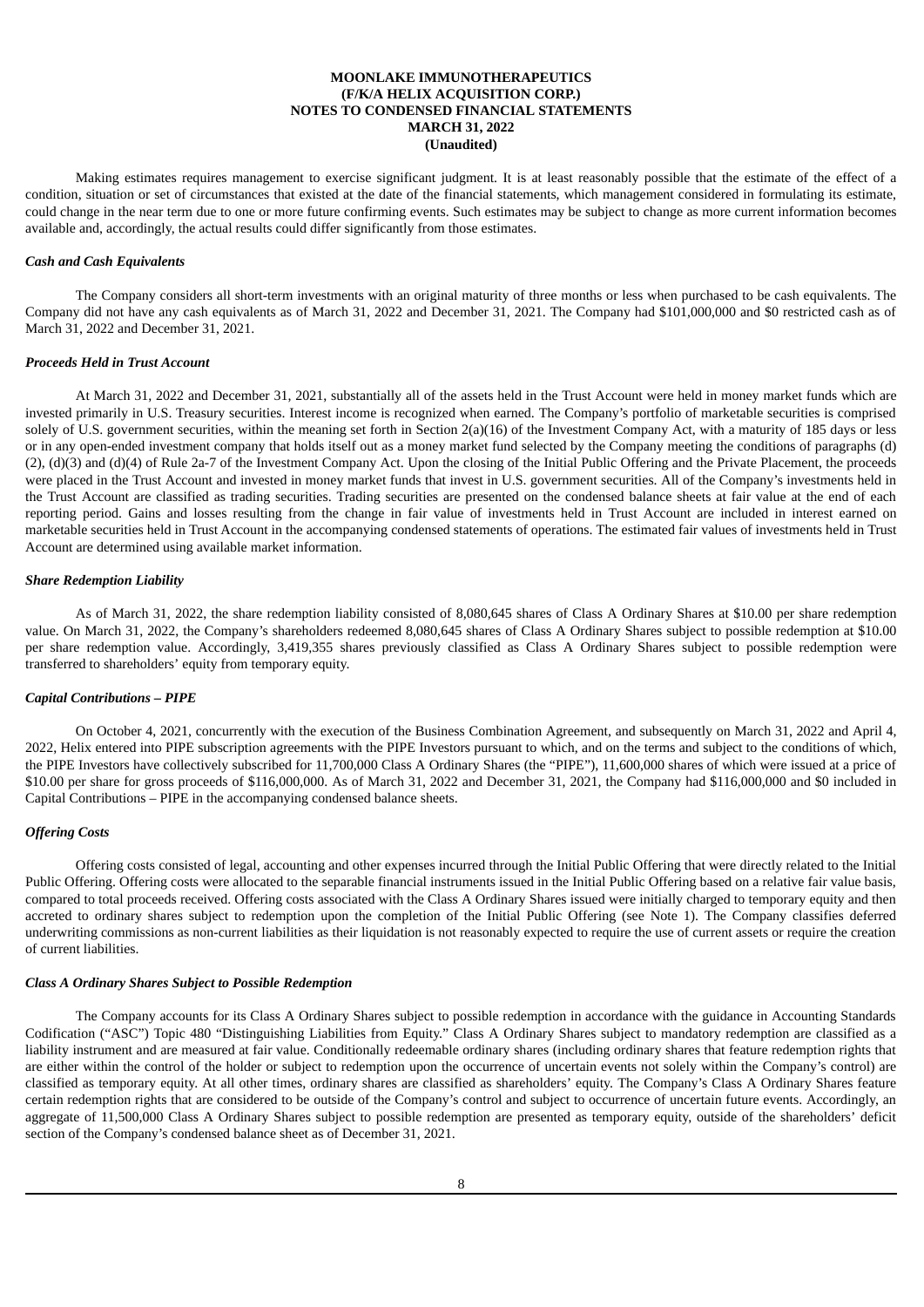The Company recognizes changes in redemption value immediately as they occur and adjusts the carrying value of redeemable ordinary shares to equal the redemption value at the end of each reporting period. Immediately upon the closing of the Initial Public Offering, the Company recognized the accretion from initial book value to redemption amount value. The change in the carrying value of redeemable Class A Ordinary Shares resulted in charges against additional paid-in capital and accumulated deficit. On March 31, 2022, the Company's shareholders redeemed 8,080,645 shares of Class A ordinary shares subject to possible redemption. Accordingly, 3,419,355 of shares previously classified as Class A ordinary shares subject to possible redemption were transferred to shareholders' equity.

At December 31, 2021, the Class A Ordinary Shares reflected in the condensed balance sheets are reconciled in the following table:

| Gross proceeds                                                | \$115,000,000 |
|---------------------------------------------------------------|---------------|
| Less:                                                         |               |
| Class A Ordinary Shares issuance costs                        | (6,750,445)   |
| Plus:                                                         |               |
| Accretion of carrying value to redemption value               | 6,750,445     |
|                                                               |               |
| <b>Class A Ordinary Shares subject to possible redemption</b> | \$115,000,000 |

#### *Income Taxes*

The Company accounts for income taxes under ASC Topic 740, "Income Taxes," which requires an asset and liability approach to financial accounting and reporting for income taxes.

ASC Topic 740 prescribes a recognition threshold and a measurement attribute for the financial statement recognition and measurement of tax positions taken or expected to be taken in a tax return. For those benefits to be recognized, a tax position must be more likely than not to be sustained upon examination by taxing authorities. The Company's management determined that the Cayman Islands is the Company's major tax jurisdiction. The Company recognizes accrued interest and penalties related to unrecognized tax benefits as income tax expense. As of March 31, 2022 and December 31, 2021, there were no unrecognized tax benefits and no amounts accrued for interest and penalties. The Company is currently not aware of any issues under review that could result in significant payments, accruals or material deviation from its position. The Company is subject to income tax examinations by major taxing authorities since inception.

The Company is considered to be an exempted Cayman Islands company with no connection to any other taxable jurisdiction and is presently not subject to income taxes or income tax filing requirements in the Cayman Islands or the United States. As such, the Company's tax provision was zero for the periods presented. The Company's management does not expect the total amount of unrecognized tax benefits will materially change over the next twelve months.

#### *Net Loss Per Ordinary Share*

The Company complies with accounting and disclosure requirements of FASB ASC Topic 260, "Earnings Per Share". Net loss per ordinary share is computed by dividing net loss by the weighted average number of ordinary shares outstanding for the period. The Company applies the two-class method in calculating earnings per share. Accretion associated with the redeemable shares of Class A Ordinary Shares is excluded from earnings per share as the redemption value approximates fair value.

As of March 31, 2022 and 2021, the Company did not have any dilutive securities or other contracts that could, potentially, be exercised or converted into ordinary shares and then share in the earnings of the Company. As a result, diluted net loss per ordinary share is the same as basic net loss per ordinary share for the periods presented.

The following table reflects the calculation of basic and diluted net loss per ordinary share (in dollars, except per share amounts):

|                                                       | <b>Three Months Ended</b><br>March 31. |    |                 |  |                |  |                |
|-------------------------------------------------------|----------------------------------------|----|-----------------|--|----------------|--|----------------|
|                                                       | 2022                                   |    |                 |  | 2021           |  |                |
|                                                       | <b>Class A</b>                         |    | Class B         |  | <b>Class A</b> |  | <b>Class B</b> |
| Basic and diluted net loss per ordinary share         |                                        |    |                 |  |                |  |                |
| Numerator:                                            |                                        |    |                 |  |                |  |                |
| Allocation of net loss, as adjusted                   | \$<br>(2, 176, 839)                    |    | $(526, 882)$ \$ |  | $(61, 476)$ \$ |  | (14, 815)      |
| Denominator:                                          |                                        |    |                 |  |                |  |                |
| Basic and diluted weighted average shares outstanding | 11,878,208                             |    | 2,875,000       |  | 11,930,000     |  | 2,875,000      |
|                                                       |                                        |    |                 |  |                |  |                |
| Basic and diluted net loss per ordinary share         | \$<br>(0.18)                           | -S | $(0.18)$ \$     |  | $(0.01)$ \$    |  | (0.01)         |
|                                                       |                                        |    |                 |  |                |  |                |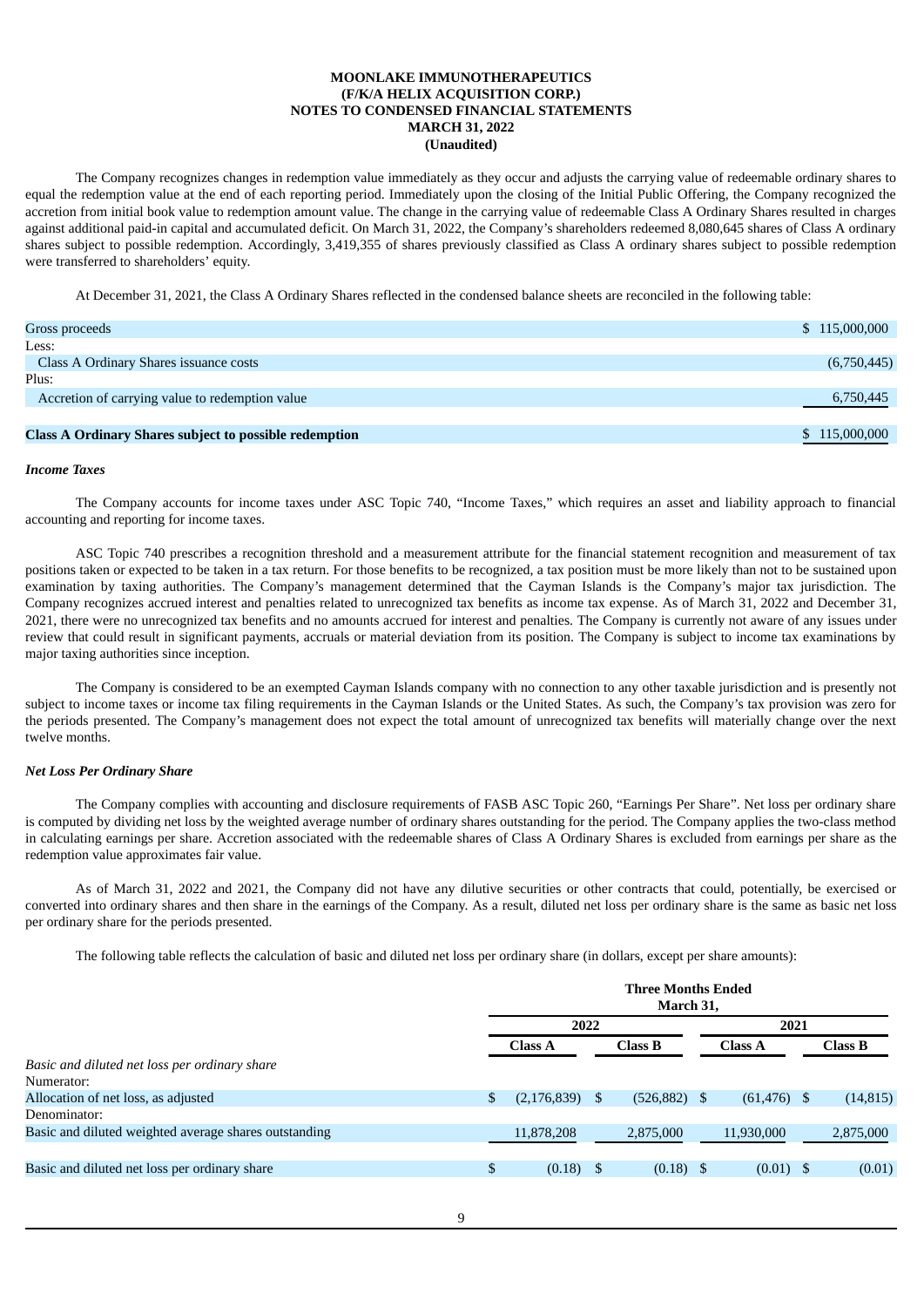#### *Concentration of Credit Risk*

Financial instruments that potentially subject the Company to concentrations of credit risk consist of a cash account in a financial institution, which, at times, may exceed the Federal Deposit Insurance Corporation coverage amount of \$250,000. As of March 31, 2022 and December 31, 2021, the Company has not experienced losses on this account and management believes the Company is not exposed to significant risks on such accounts.

#### *Fair Value of Financial Instruments*

The fair value of the Company's assets and liabilities which qualify as financial instruments under ASC Topic 820, "Fair Value Measurement," approximate the carrying amounts represented in the Company's condensed balance sheets, primarily due to their short-term nature.

### *Recent Accounting Standards*

In August 2020, the FASB issued ASU No. 2020-06, "Debt—Debt with Conversion and Other Options (Subtopic 470-20) and Derivatives and Hedging—Contracts in Entity's Own Equity (Subtopic 815-40): Accounting for Convertible Instruments and Contracts in an Entity's Own Equity" ("ASU 2020-06"), which simplifies accounting for convertible instruments by removing major separation models required under current GAAP. ASU 2020-06 removes certain settlement conditions that are required for equity contracts to qualify for the derivative scope exception and it also simplifies the diluted earnings per share calculation in certain areas. ASU 2020-06 is effective for fiscal years beginning after December 15, 2023, including interim periods within those fiscal years, with early adoption permitted. The Company is currently assessing the impact, if any, that ASU 2020-06 would have on its financial position, results of operations or cash flows.

Management does not believe that any other recently issued, but not yet effective, accounting standards, if currently adopted, would have a material effect on the Company's condensed financial statements.

### **Note 3 — Initial Public Offering**

Pursuant to the Initial Public Offering, the Company sold 11,500,000 Public Shares, which included the full exercise by the underwriters of their over-allotment option in the amount of 1,500,000 Public Shares, at a purchase price of \$10.00 per Public Share generating gross proceeds of \$115,000,000.

#### **Note 4 — Private Placement**

Simultaneously with the closing of the Initial Public Offering, the Sponsor purchased an aggregate of 430,000 Private Placement Shares at a price of \$10.00 per Private Placement Share, for an aggregate purchase price of \$4,300,000. A portion of the proceeds from the Private Placement Shares were added to the proceeds from the Initial Public Offering held in the Trust Account.

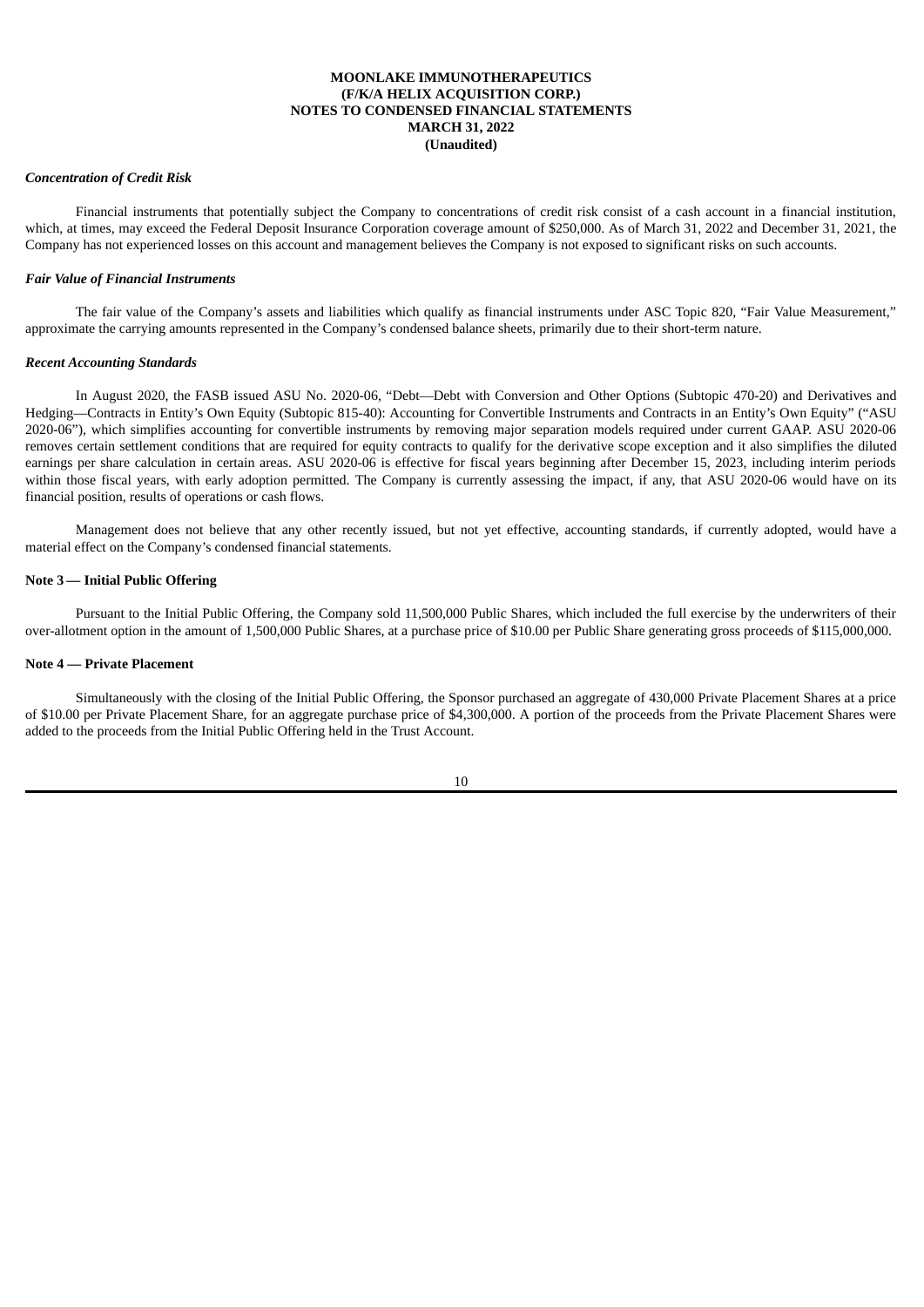#### **Note 5 — Related Party Transactions**

#### *Founder Shares*

On August 19, 2020, the Sponsor paid \$25,000 to cover certain offering and formation costs of the Company in consideration for 3,593,750 Class B Ordinary Shares. On March 31, 2021, the Sponsor surrendered, for no consideration, 718,750 Class B Ordinary Shares, resulting in the Sponsor holding 2,875,000 Class B Ordinary Shares (the "Founder Shares"). In September 2020, the Sponsor transferred 30,000 Founder Shares to each of its independent directors. As a result of the underwriters' election to fully exercise their over-allotment option, 375,000 Founder Shares are no longer subject to forfeiture.

The Sponsor has agreed, subject to limited exceptions, not to transfer, assign or sell any of the Founder Shares or Private Placement Shares until the earliest of: (A) one year after the completion of a Business Combination and (B) subsequent to a Business Combination, (x) if the closing price of the Class A Ordinary Shares equals or exceeds \$12.00 per share (as adjusted for share sub-divisions, share dividends, rights issuances, reorganizations, recapitalizations and the like) for any 20 trading days within any 30-trading day period commencing at least 150 days after a Business Combination, or (y) the date on which the Company completes a liquidation, merger, share exchange or other similar transaction that results in all of the Public Shareholders having the right to exchange their Class A Ordinary Shares for cash, securities or other property.

#### *Administrative Services Agreement*

Commencing on October 22, 2020, the Company entered into an agreement to pay the Sponsor up to \$10,000 per month for office space, utilities, administrative services and remote support services. Upon completion of a Business Combination or its liquidation, the Company will cease paying these monthly fees. For the three months ended March 31, 2022, the Company incurred and accrued \$30,000 in fees for these services, of which are included in accrued expenses in the accompanying condensed balance sheet.

## *Related Party Loans*

In order to finance transaction costs in connection with a Business Combination, the Sponsor or an affiliate of the Sponsor, or certain of the Company's officers and directors may, but are not obligated to, loan the Company funds as may be required ("Working Capital Loans"). Such Working Capital Loans would be evidenced by promissory notes. The notes may be repaid upon completion of a Business Combination, without interest, or, at the lender's discretion, up to \$1,500,000 of notes may be converted upon completion of a Business Combination into shares at a price of \$10.00 per share. Such shares would be identical to the Private Placement Shares. In the event that a Business Combination does not close, the Company may use a portion of proceeds held outside the Trust Account to repay the Working Capital Loans but no proceeds held in the Trust Account would be used to repay the Working Capital Loans. As of March 31, 2022 and December 31, 2021, the Company had \$150,000 and no outstanding borrowings under the Working Capital Loans.

#### *Loan Assignment*

On February 20, 2022, MoonLake AG as borrower and Cormorant as lender entered into a convertible loan agreement for \$15,000,000 to provide bridge financing for MoonLake AG's business operations until the closing of the Business Combination. The loan agreement provides for a roll-over option, pursuant to which Cormorant may elect to assign and transfer the loan to the Company in partial satisfaction of the Lender PIPE Commitment. The loan was assigned on March 31, 2022, and therefore, is included within short-term loan receivables and capital contributions – PIPE in the accompanying condensed balance sheet as of March 31, 2022.

#### **Note 6 — Commitments and Contingencies**

#### *Risks and Uncertainties*

Management continues to evaluate the impact of the COVID-19 global pandemic on the industry and has concluded that while it is reasonably possible that the virus could have a negative effect on the Company's financial position, results of its operations and/or search for a target company, the specific impact is not readily determinable as of the date of these condensed financial statements. The condensed financial statements do not include any adjustments that might result from the outcome of this uncertainty.

In February 2022, the Russian Federation and Belarus commenced a military action with the country of Ukraine. As a result of this action, various nations, including the United States, have instituted economic sanctions against the Russian Federation and Belarus. Further, the impact of this action and related sanctions on the world economy are not determinable as of the date of these condensed financial statements. The specific impact on the Company's financial condition, results of operations, and cash flows is also not determinable as of the date of these financial statements.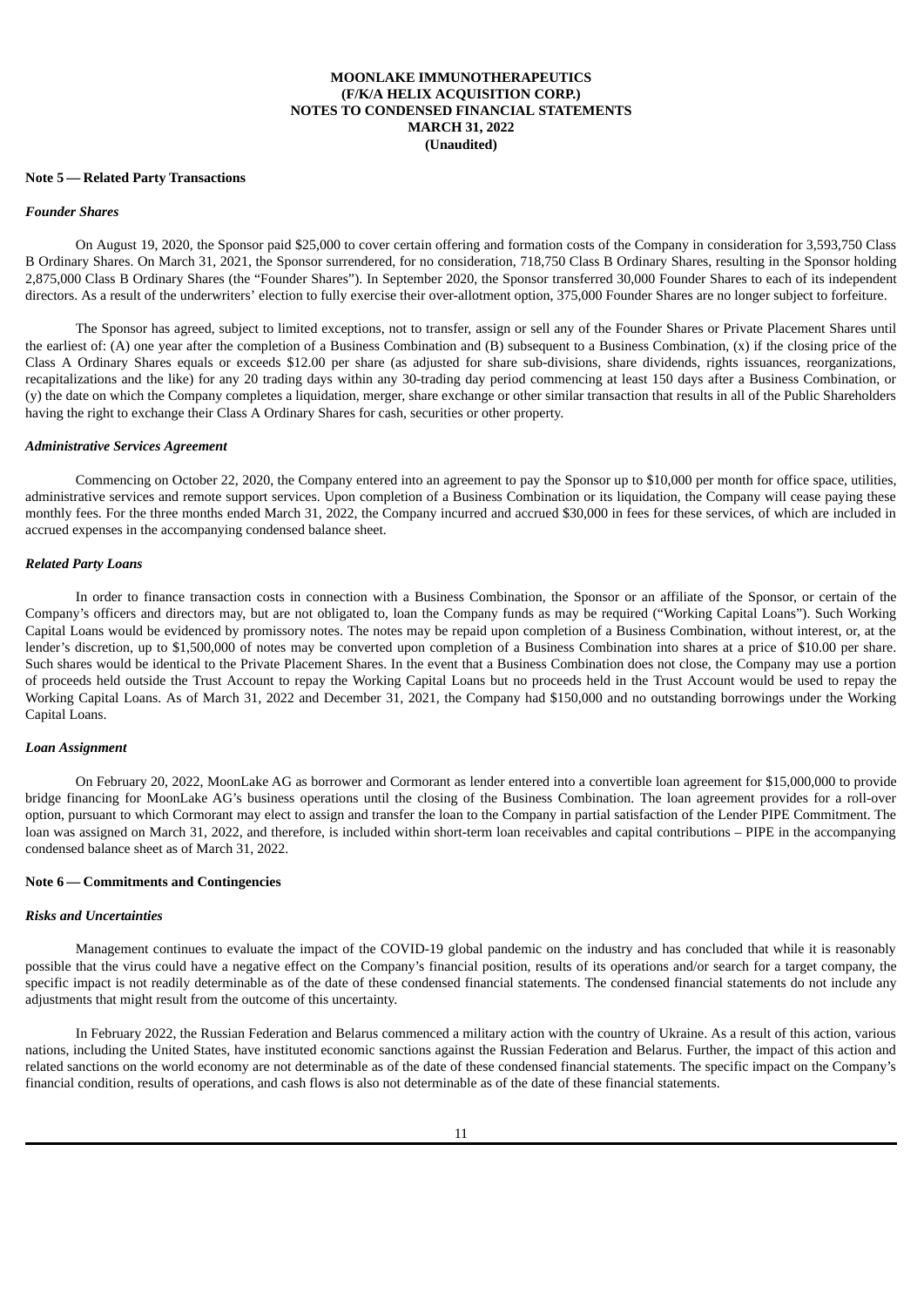#### *Registration Rights*

Pursuant to a registration rights agreement entered into on October 19, 2020, the holders of the Founder Shares and Private Placement Shares that may be issued upon conversion of Working Capital Loans will be entitled to registration rights require the Company to register a sale of any of the Company's securities held by them. The holders of these securities will be entitled to make up to three demands, excluding short form demands, that the Company register such securities. In addition, the holders have certain "piggy-back" registration rights with respect to registration statements filed subsequent to the completion of a Business Combination. The registration rights agreement does not contain liquidating damages or other cash settlement provisions resulting from delays in registering the Company's securities. The Company will bear the expenses incurred in connection with the filing of any such registration statements.

#### *Underwriting Agreement*

The underwriters were entitled to a deferred fee of \$0.35 per Share, or \$4,025,000 in the aggregate. The deferred fee was paid to the underwriters from the amounts held in the Trust Account following the consummation of the Business Combination, subject to the terms of the underwriting agreement.

#### *Financial Advisor Fees*

The underwriters of Helix's initial public offering were entitled to a deferred fee of \$0.35 per share sold in the IPO. The deferred fee was paid to the underwriters following that consummation of the Business Combination, subject to the terms of the underwriting agreement.

In connection with the proposed Business Combination with MoonLake AG, Helix retained SVB Leerink LLC as its financial advisor in connection with the Business Combination to provide an opinion on the fairness, from a financial point of view, to Helix of the consideration to be paid by Helix in the Business Combination. Helix also retained Jefferies, one of the underwriters of the Initial Public Offering, as lead capital markets advisor and lead placement agent, Cowen and Company, LLC as co-lead placement agent, and SVB Leerink as financial advisor and co-lead placement agent for the PIPE financing. Under the placement agent engagement letters between Helix and each of Jefferies, Cowen, and SVB Leerink, each of Jefferies, Cowen, and SVB Leerink were entitled to a placement agent fee based on the amount of gross proceeds of the PIPE, payable upon the consummation of the PIPE.

The aggregate amount of contingent and deferred fees paid by Helix upon the consummation of the Business Combination with MoonLake AG was approximately \$9.1 million (including expense reimbursements).

#### *Board Member Agreements*

Throughout 2021, Helix entered into board member agreements with the new directors that will serve as members of Helix's Board of Directors following the proposed Business Combination with MoonLake AG. These board member agreements will take effect at the Closing of the proposed Business Combination. The annual base compensation for each new Board Member will be \$35,000 per calendar year, with additional compensation for committee roles, subject to the terms of the board member agreement.

### **Note 7 — Shareholders' Equity**

*Preference Shares* — The Company is authorized to issue 5,000,000 preference shares with a par value of \$0,0001 per share, with such designations, voting and other rights and preferences as may be determined from time to time by the Company's board of directors. As of March 31, 2022 and December 31, 2021, there were no preference shares issued or outstanding.

*Class A Ordinary Shares* — The Company is authorized to issue 500,000,000 Class A Ordinary Shares, with a par value of \$0.0001 per share. Holders of Class A Ordinary Shares are entitled to one vote for each share. As of March 31, 2022 and December 31, 2021, there were 3,849,355 and 430,000 Class A Ordinary Shares issued or outstanding, respectively, excluding 11,500,000 Class A Ordinary Shares subject to possible redemption as of December 31, 2021.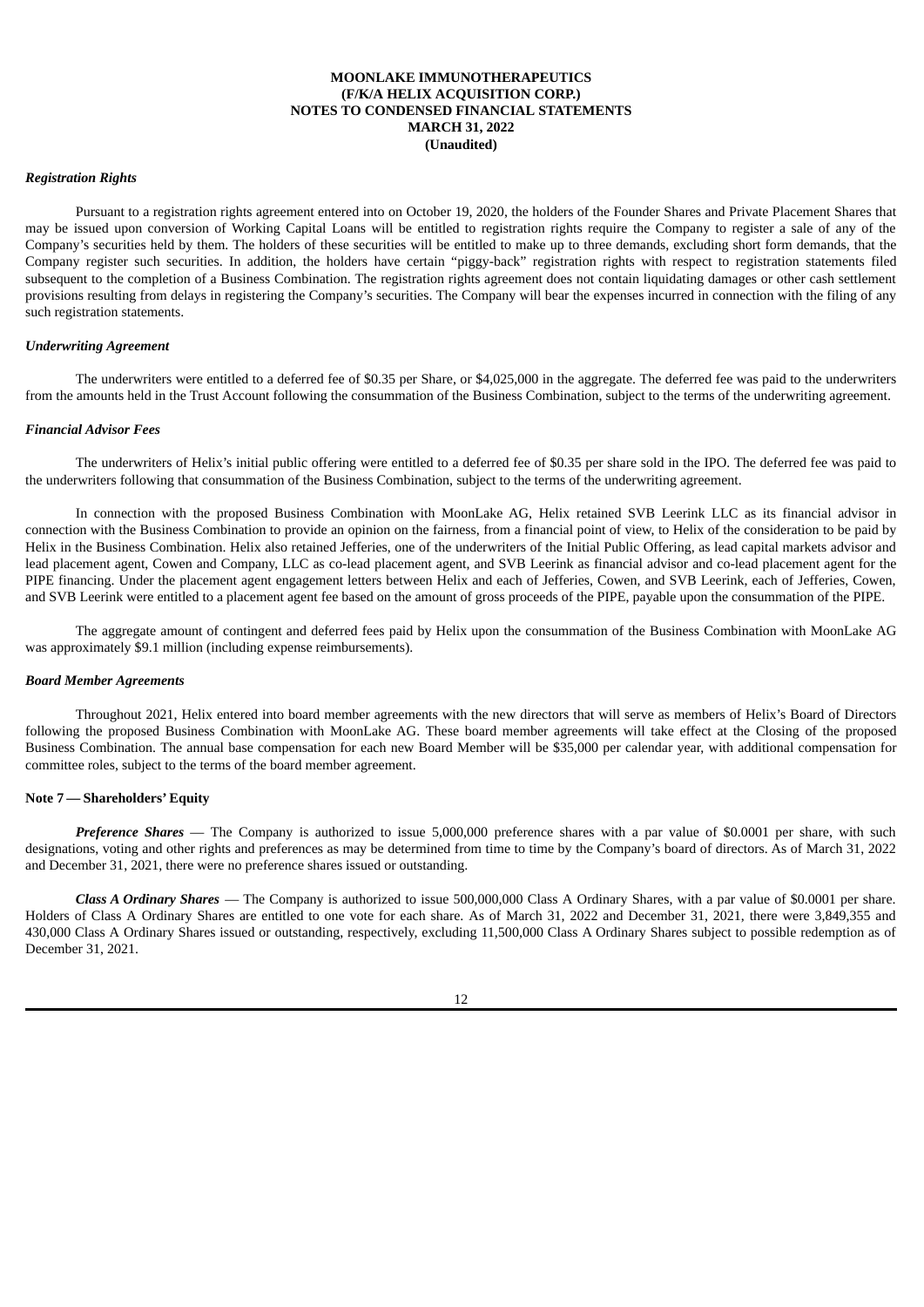*Class B Ordinary Shares* — The Company is authorized to issue 50,000,000 Class B Ordinary Shares, with a par value of \$0.0001 per share. Holders of the Class B Ordinary Shares are entitled to one vote for each share. As of March 31, 2022 and December 31, 2021, there were 2,875,000 Class B Ordinary Shares issued and outstanding.

Holders of Class A Ordinary Shares and Class B Ordinary Shares will vote together as a single class on all other matters submitted to a vote of shareholders, except as required by law.

In a vote to continue the Company in a jurisdiction outside the Cayman Islands (which required the approval of at least two-thirds of the votes of all ordinary shares), holders of the Founder Shares will have ten votes for every Founder Share and holders of the Class A Ordinary Shares will have one vote for every Class A Ordinary Share.

The Class B Ordinary Shares will automatically convert into Class A Ordinary Shares concurrently with or immediately following the consummation of a Business Combination on a one-for-one basis (the "Initial Conversion Ratio"), subject to adjustment. In the case that additional Class A Ordinary Shares or equity-linked securities, are issued or deemed issued in connection with a Business Combination, the number of Class A Ordinary Shares issuable upon conversion of all Founder Shares will equal, in the aggregate, 20% of the total number of Class A Ordinary Shares outstanding after such conversion (after giving effect to any redemptions of Class A Ordinary Shares by Public Shareholders), including the total number of Class A Ordinary Shares issued, or deemed issued or issuable upon conversion or exercise of any equity-linked securities or rights issued or deemed issued, by the Company in connection with or in relation to the consummation of a Business Combination, excluding any Class A Ordinary Shares or equity-linked securities exercisable for or convertible into Class A Ordinary Shares issued, or to be issued, to any seller in a Business Combination and any Private Placement Shares issued upon conversion of Working Capital Loans; provided that such conversion of Founder Shares will never occur on a less than onefor-one basis. Pursuant to the amended sponsor letter dated as of October 4, 2021 and entered into between Helix, the Sponsor and the officers and directors of Helix (the "Insiders"), the Sponsor and the Insiders agreed, conditioned upon the Closing of the Business Combination, to waive any and all rights the Sponsor and each Insider had to any Class A Ordinary Shares in excess of the number issuable pursuant to the Initial Conversion Ratio upon conversion of the existing Class B Ordinary Shares held by the Sponsor or each Insider, as applicable, and to refuse to be issued any such excess Class A Ordinary Shares.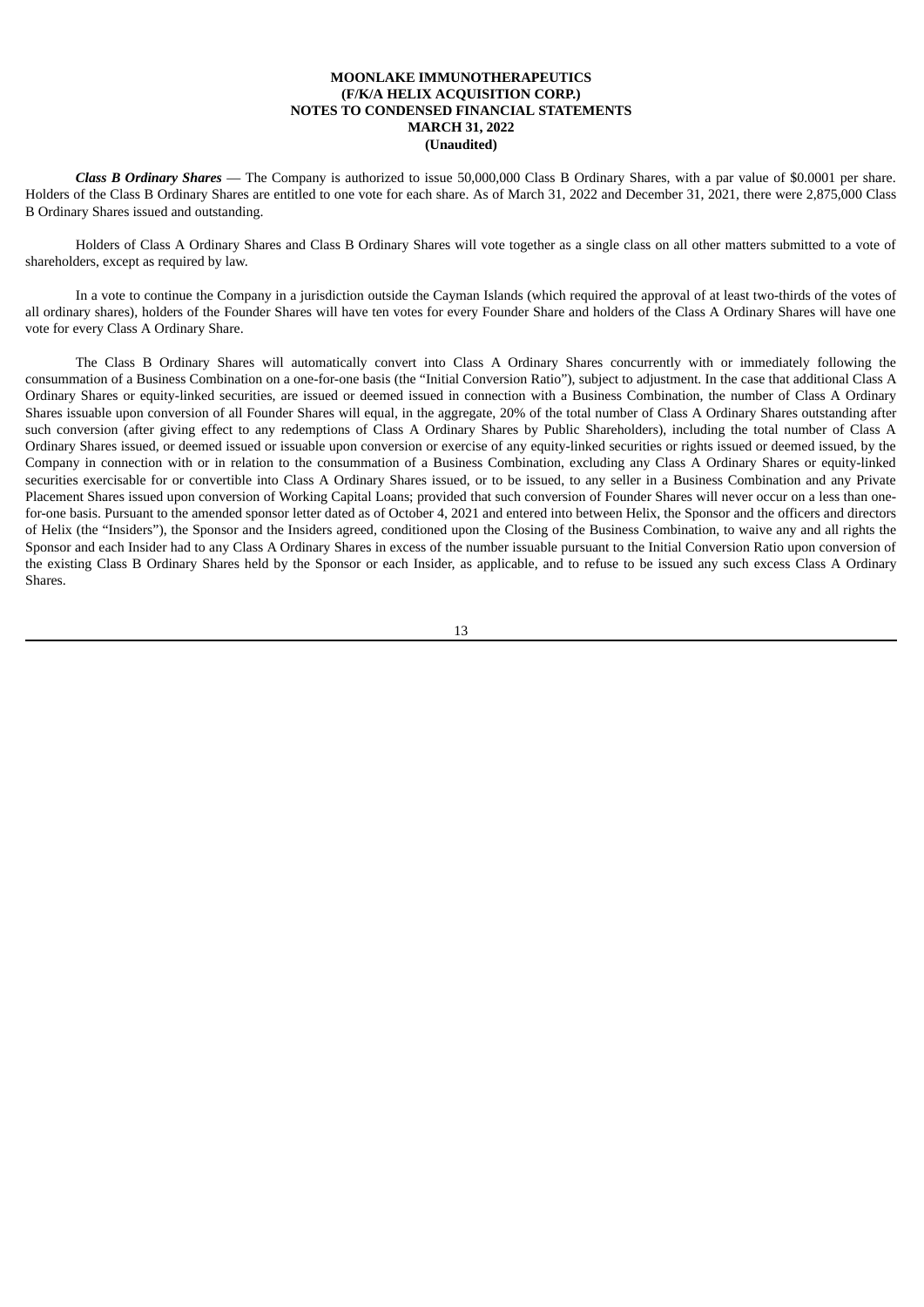#### **Note 8 — Fair Value Measurements**

The fair value of the Company's financial assets and liabilities reflects management's estimate of amounts that the Company would have received in connection with the sale of the assets or paid in connection with the transfer of the liabilities in an orderly transaction between market participants at the measurement date. In connection with measuring the fair value of its assets and liabilities, the Company seeks to maximize the use of observable inputs (market data obtained from independent sources) and to minimize the use of unobservable inputs (internal assumptions about how market participants would price assets and liabilities). The following fair value hierarchy is used to classify assets and liabilities based on the observable inputs and unobservable inputs used in order to value the assets and liabilities:

- Level 1: Quoted prices in active markets for identical assets or liabilities. An active market for an asset or liability is a market in which transactions for the asset or liability occur with sufficient frequency and volume to provide pricing information on an ongoing basis.
- Level 2: Observable inputs other than Level 1 inputs. Examples of Level 2 inputs include quoted prices in active markets for similar assets or liabilities and quoted prices for identical assets or liabilities in markets that are not active.
- Level 3: Unobservable inputs based on our assessment of the assumptions that market participants would use in pricing the asset or liability.

The Company classifies its U.S. Treasury and equivalent securities as held-to-maturity in accordance with ASC Topic 320 "Investments - Debt and Equity Securities." Held-to-maturity securities are those securities which the Company has the ability and intent to hold until maturity. Held-tomaturity treasury securities are recorded at amortized cost on the accompanying condensed balance sheets and adjusted for the amortization or accretion of premiums or discounts.

At March 31, 2022, assets held in the Trust Account were comprised of \$115,051,039 in money market funds which are invested primarily in U.S. Treasury securities. During the three months ended March 31, 2022, the Company did not withdraw any interest income from the Trust Account to pay for taxes.

At December 31, 2021, assets held in the Trust Account were comprised of \$115,042,608 in money market funds which are invested primarily in U.S. Treasury securities. During the year ended December 31, 2021, the Company did not withdraw any interest income from the Trust Account to pay for taxes.

The following table presents information about the Company's assets that are measured at fair value on a recurring basis at March 31, 2022 and December 31, 2021 and indicates the fair value hierarchy of the valuation inputs the Company utilized to determine such fair value.

|                                |       | March 31.   | December 31, |
|--------------------------------|-------|-------------|--------------|
| <b>Description</b>             | Level | 2022        | 2021         |
| Assets:                        |       |             |              |
| Proceeds held in Trust Account |       | 115,051,039 | 115,042,608  |
|                                |       |             |              |

#### **Note 9 — Subsequent Events**

The Company evaluated subsequent events and transactions that occurred after the balance sheet date up to the date that the condensed financial statements were available to be issued. Based upon this review, other than as described in the condensed financial statements and below, the Company did not identify any subsequent events that would have required adjustment or disclosure in the condensed financial statements.

On April 5, 2022 the Company completed its Business Combination with MoonLake AG.

In connection with the Business Combination, holders of 8,080,845 shares of Class A Ordinary Shares exercised their rights to redeem those shares for cash at an approximate price of \$10.00444 per share, for an aggregate of approximately \$80.8 million, which was paid to such holders on the Closing Date.

As of the open of trading on April 6, 2022, the Class A Ordinary Shares, formerly those of Helix, began trading on The Nasdaq Capital Market as  $"$ MLTY"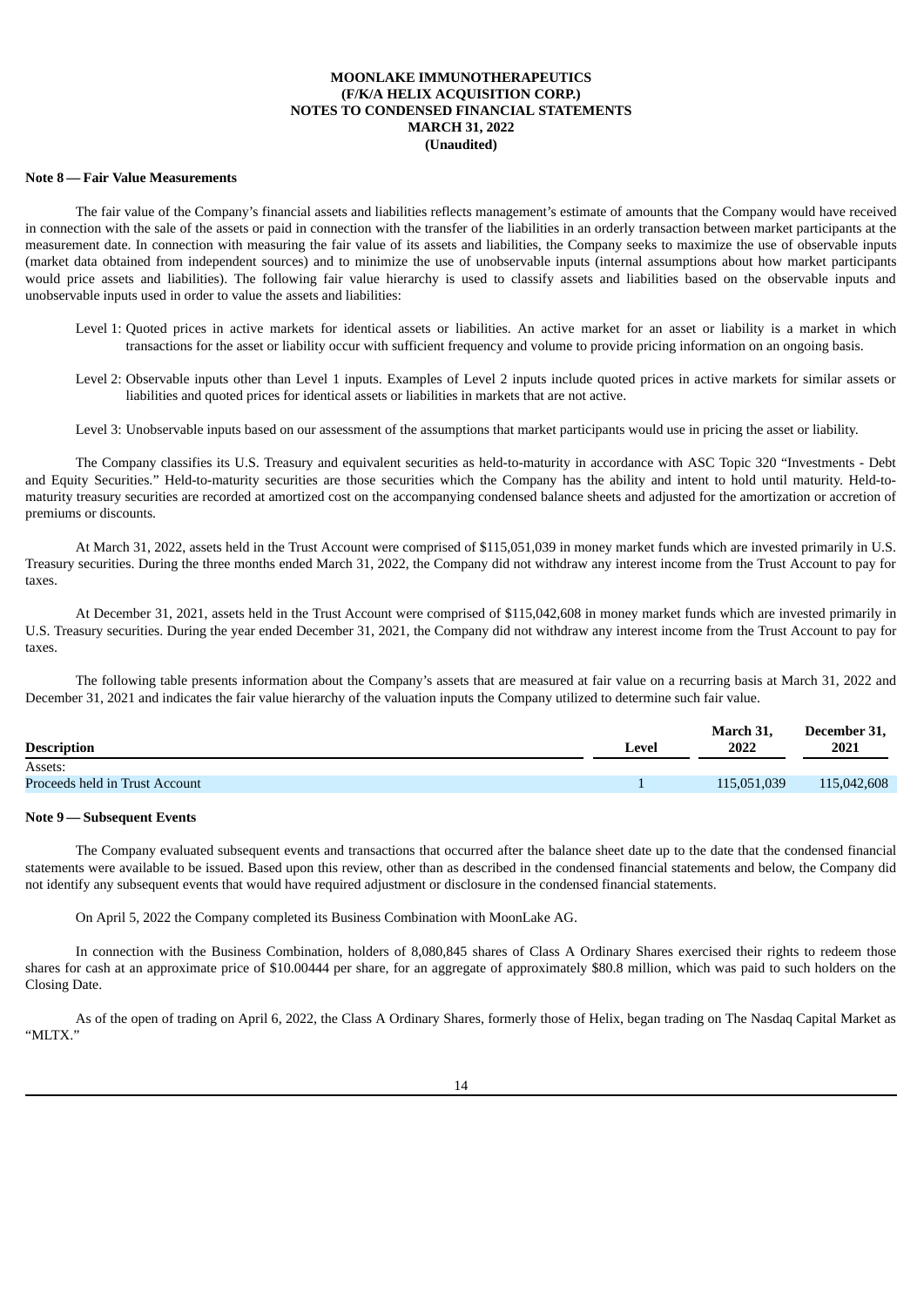### <span id="page-16-0"></span>**Item 2. Management's Discussion and Analysis of Financial Condition and Results of Operations.**

References in this report (this "Quarterly Report") to "we," "us" or the "Company" refer to MoonLake Immunotherapeutics (formerly known as Helix Acquisition Corp.). References to our "management" or our "management team" refer to our officers and directors, and references to the "Sponsor" refer to Helix Holdings, LLC. The following discussion and analysis of the Company's financial condition and results of operations should be read in conjunction with the financial statements and the notes thereto contained elsewhere in this Quarterly Report. Certain information contained in the discussion and analysis set forth below includes forward-looking statements that involve risks and uncertainties.

### **Special Note Regarding Forward-Looking Statements**

This Quarterly Report includes "forward-looking statements" within the meaning of Section 27A of the Securities Act and Section 21E of the Exchange Act that are not historical facts and involve risks and uncertainties that could cause actual results to differ materially from those expected and projected. All statements, other than statements of historical fact included in this Form 10-Q including, without limitation, statements in this "Management's Discussion and Analysis of Financial Condition and Results of Operations" regarding the Company's financial position, business strategy and the plans and objectives of management for future operations, are forward-looking statements. Words such as "anticipate," "believe," "continue," "could," "estimate," "expect," "intends," "may," "might," "plan," "possible," "potential," "predict," "project," "should," "would" and variations thereof and similar words and expressions are intended to identify such forward-looking statements. Such forward-looking statements relate to future events or future performance, but reflect management's current beliefs, based on information currently available. A number of factors could cause actual events, performance or results to differ materially from the events, performance and results discussed in the forward-looking statements. For information identifying important factors that could cause actual results to differ materially from those anticipated in the forward-looking statements, please refer to the Risk Factors section of the Company's Annual Report on Form 10-K filed with the U.S. Securities and Exchange Commission (the "SEC"). The Company's securities filings can be accessed on the EDGAR section of the SEC's website at www.sec.gov. Except as expressly required by applicable securities law, the Company disclaims any intention or obligation to update or revise any forward-looking statements whether as a result of new information, future events or otherwise.

### **Overview**

We were a blank check company incorporated in the Cayman Islands on August 13, 2020, and as of March 31, 2022, we were still operating with the purpose of effecting a merger, amalgamation, share exchange, asset acquisition, share purchase, reorganization or other similar business combination with one or more businesses.

On April 5, 2022 (the "Closing Date"), we completed the previously announced business combination (the "Closing") pursuant to that certain Business Combination Agreement, dated October 4, 2021 (the "Business Combination Agreement"), by and among Helix, MoonLake Immunotherapeutics AG ("MoonLake AG"), the existing equityholders of MoonLake AG set forth on the signature pages to the Business Combination Agreement and equityholders of MoonLake AG that executed joinders to the Business Combination Agreement (collectively, the "ML Parties"), Helix Holdings LLC, a Cayman Islands limited liability company and the sponsor of Helix (the "Sponsor"), and the representative of the ML Parties (such transactions contemplated by the Business Combination Agreement, collectively, the "Business Combination"). In connection with the Closing, the registrant changed its name from Helix Acquisition Corp. to MoonLake Immunotherapeutics.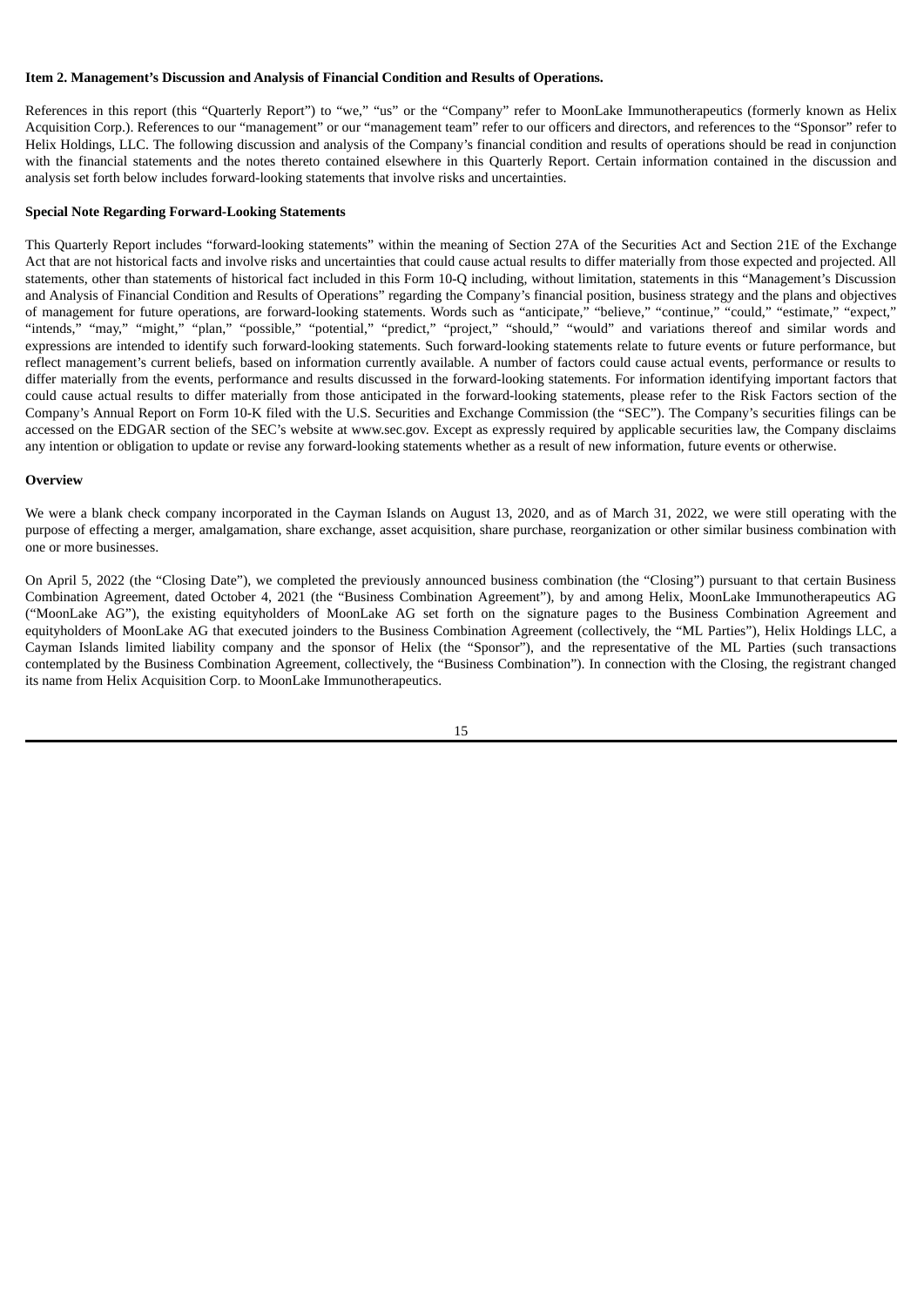### **Recent Developments**

Our sponsor is an affiliate of Cormorant Asset Management, LP ("Cormorant"), a leading life sciences focused investment firm with over \$2 billion in assets under management as of December 31, 2021. Our registration statement for the Initial Public Offering was declared effective on October 19, 2020.

Our management has broad discretion with respect to the specific application of the net proceeds of the Initial Public Offering and the sale of Private Placement Shares, although substantially all of the net proceeds are intended to be applied generally toward consummating an initial business combination.

On the Closing Date, we completed the previously announced business combination pursuant to the Business Combination Agreement. In connection with the Closing, the registrant changed its name from Helix Acquisition Corp. to MoonLake Immunotherapeutics.

The Business Combination Agreement provided for, among other things, the following transactions:

- Two business days prior to the Closing Date, the ML Parties and MoonLake AG effectuated a restructuring of MoonLake AG's share capital to, among other things, (x) convert the existing Series A preferred shares of MoonLake AG, par value of CHF 0.10 per share, into an equal number of MoonLake AG Common Shares such that the ML Parties held a single class of capital stock of MoonLake AG immediately prior to the Closing and (y) approve a capital increase for the issuance of 4,006,736 Class V Voting Shares of MoonLake AG, par value CHF 0.01 per share ("MoonLake AG Class V Voting Shares"), to Helix, each Class V Voting Share due to its lower par value having ten times the voting power of a MoonLake AG Common Share (the "Restructuring").
- At the Closing, 2,875,000 Class B ordinary shares of Helix, par value \$0.0001 per share (the "Class B Ordinary Shares"), constituting all of the then-outstanding Class B Ordinary Shares, were automatically converted into Class A ordinary shares (the "Class A Ordinary Shares") on a onefor-one basis.
- At the Closing, Helix amended and restated its existing memorandum and articles of association (the "Prior MAA," and, as amended, the "MAA") to, among other things, establish a share structure consisting of the Class A Ordinary Shares, which carry economic and voting rights, and Class C Ordinary Shares, which carry voting rights but no economic rights.
- On the Closing Date, Helix paid all unpaid transaction expenses and contributed \$134,646,009 to MoonLake AG, including a \$15,000,000 loan repayment that was assigned from Cormorant Asset Management LP to Helix on March 31, 2022.
- On the Closing Date, following the Restructuring, Biotechnology Value Fund, L.P., Biotechnology Value Fund II, L.P., and Biotechnology Value Trading Fund OS, L.P. (collectively, the "BVF Shareholders") assigned all of their MoonLake AG Common Shares to Helix and Helix issued to the BVF Shareholders 18,501,284 Class A Ordinary Shares.
- On the Closing Date, following the Restructuring, Helix issued 15,775,472 Class C Ordinary Shares to the ML Parties (other than the BVF Shareholders).

Additionally, on the Closing Date, Helix issued to the PIPE Investors an aggregate of 11,700,000 Class A Ordinary Shares.

As of the open of trading on April 6, 2022, the Class A Ordinary Shares, formerly those of Helix, began trading on The Nasdaq Capital Market ("Nasdaq") as "MLTX."

#### **Results of Operations**

From our inception through March 31, 2022, we neither engaged in any operations (other than searching for a Business Combination after our Initial Public Offering) nor generated any operating revenues to date. Our only activities from inception through March 31, 2022 were organizational activities, those necessary to prepare for the Initial Public Offering, described below, and, subsequent to the Initial Public Offering, identifying a target company for a Business Combination and consummating the acquisition of MoonLake. We did not generate any operating revenues prior to the completion of our initial Business Combination. We expect to generate non-operating income in the form of interest income on marketable securities held after the Initial Public Offering. We expect that we will incur increased expenses as a result of being a public company (for legal, financial reporting, accounting and auditing compliance).

For the three months ended March 31, 2022, we had a net loss of \$2,703,721, which consisted of general and administrative expenses of \$2,711,495 and interest expense of \$657, offset by interest earned on marketable securities held in Trust Account of \$8,431.

For the three months ended March 31, 2021, we had a net loss of \$76,291, which consisted of general and administrative expenses of \$94,106 offset by interest earned on marketable securities held in Trust Account of \$17,815.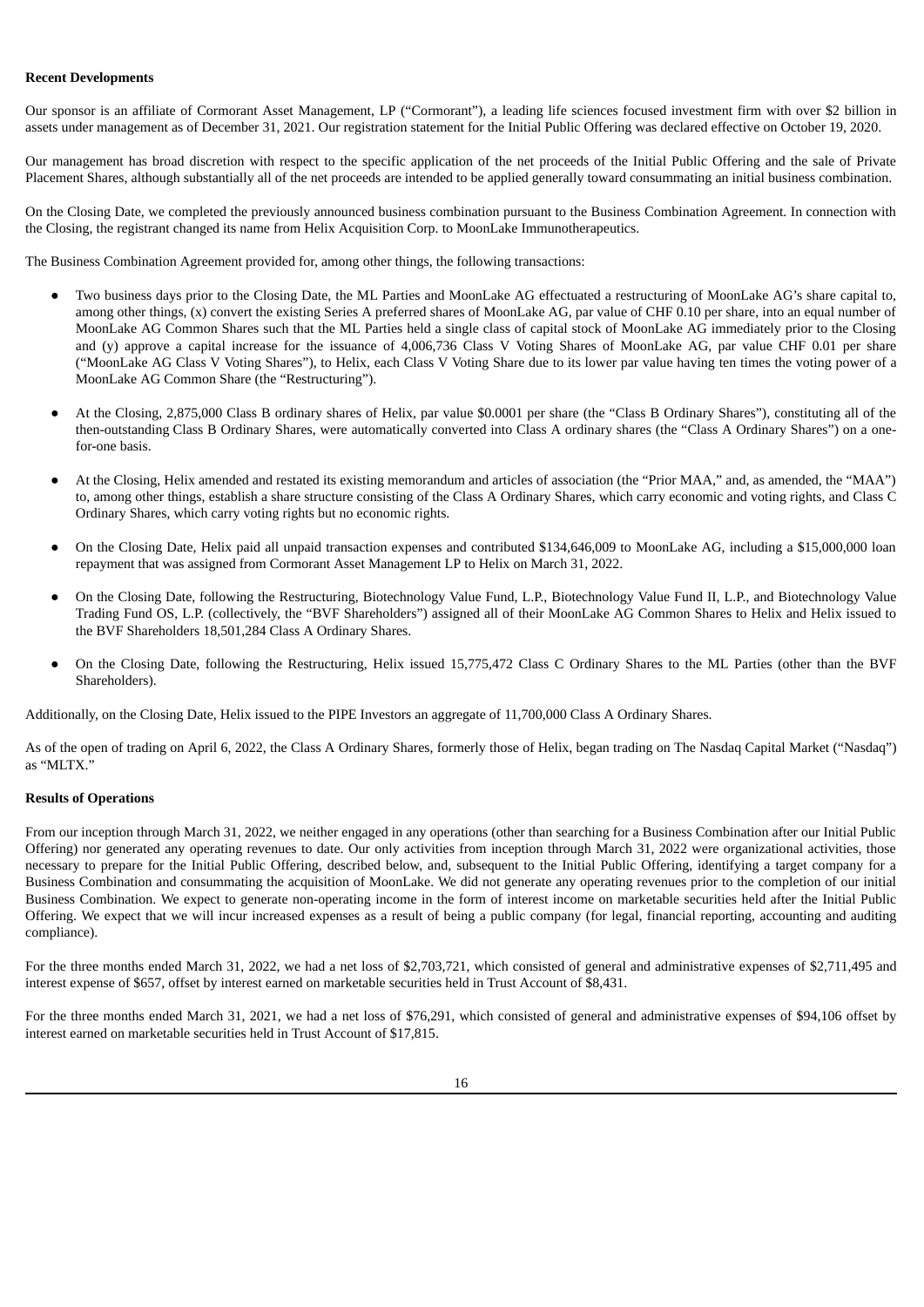## **Liquidity and Capital Resources**

Until the consummation of the Initial Public Offering, our only source of liquidity was an initial purchase of ordinary shares by the Sponsor and loans from our Sponsor.

On October 22, 2020, we consummated the Initial Public Offering of 11,500,000 Public Shares, which included the full exercise by the underwriters of their over-allotment option in the amount of 1,500,000 Public Shares, at a price of \$10.00 per Share, generating gross proceeds of \$115,000,000. Simultaneously with the closing of the Initial Public Offering, we consummated the sale of 430,000 Private Placement Shares to the Sponsor at a price of \$10.00 per Private Placement Share generating gross proceeds of \$4,300,000.

Following the Initial Public Offering, the full exercise of their over-allotment option and the sale of the Private Placement Shares, a total of \$115,000,000 was placed in the Trust Account, and we had \$1,646,100 of cash held outside of the Trust Account, after payment of costs related to the Initial Public Offering, and available for working capital purposes. We incurred \$6,750,447 in transaction costs, including \$2,300,000 of underwriting fees, \$4,025,000 of deferred underwriting fees and \$425,447 of other offering costs.

For the three months ending March 31, 2022, cash used in operating activities was \$793,454. Net loss of \$2,703,721 was affected by interest earned on marketable securities held in the Trust Account of \$8,431 and changes in operating assets and liabilities, which provided \$1,918,698 of cash for general and administrative expenses.

For the three months ending March 31, 2021, cash used in operating activities was \$107,795. Net loss of \$76,291 was affected by interest earned on marketable securities held in the Trust Account of \$17,815 and changes in operating assets and liabilities, which used \$13,689 of cash for general and administrative expenses.

As of March 31, 2022, we had cash and marketable securities held in the Trust Account of \$115,051,039. We intend to use substantially all of the funds held in the Trust Account, including any amounts representing interest earned on the Trust Account, which interest shall be net of taxes payable and excluding deferred underwriting commissions, to complete our Business Combination. We may withdraw interest from the Trust Account to pay taxes, if any. Through March 31, 2022, the Company did not withdraw any interest earned on the Trust Account to pay our taxes. To the extent that our share capital or debt is used, in whole or in part, as consideration to complete a Business Combination, the remaining proceeds held in the Trust Account will be used as working capital to finance the operations of the target business or businesses, make other acquisitions and pursue our growth strategies.

At March 31, 2022, we held \$101,023,336 of cash outside of the Trust Account. We intend to use the funds held outside the Trust Account primarily to identify and evaluate target businesses, perform business due diligence on prospective target businesses, travel to and from the offices, plants or similar locations of prospective target businesses or their representatives or owners, review corporate documents and material agreements of prospective target businesses, structure, negotiate, satisfy PIPE payments and complete a Business Combination.

In order to fund working capital deficiencies or finance transaction costs in connection with a Business Combination, our Sponsor or an affiliate of our Sponsor or certain of our officers and directors may, but are not obligated to, loan us funds as may be required. If we complete a Business Combination, we may repay such loaned amounts out of the proceeds of the Trust Account released to us. In the event that a Business Combination does not close, we may use a portion of the working capital held outside the Trust Account to repay such loaned amounts, but no proceeds from our Trust Account would be used for such repayment. Up to \$1,500,000 of such loans may be convertible into shares, at a price of \$10.00 per share, at the option of the lender. The shares would be identical to the Private Placement Shares. As of March 31, 2022 and December 31, 2021, there were \$150,000 and no amounts outstanding under any working capital loans.

MoonLake previously expected it would have sufficient capital to fund its operations through at least the next three and a half years. As a result of the level of redemptions at the time of consummation of the Business Combination, MoonLake expects it will have sufficient capital to fund its operations for at least the next two years.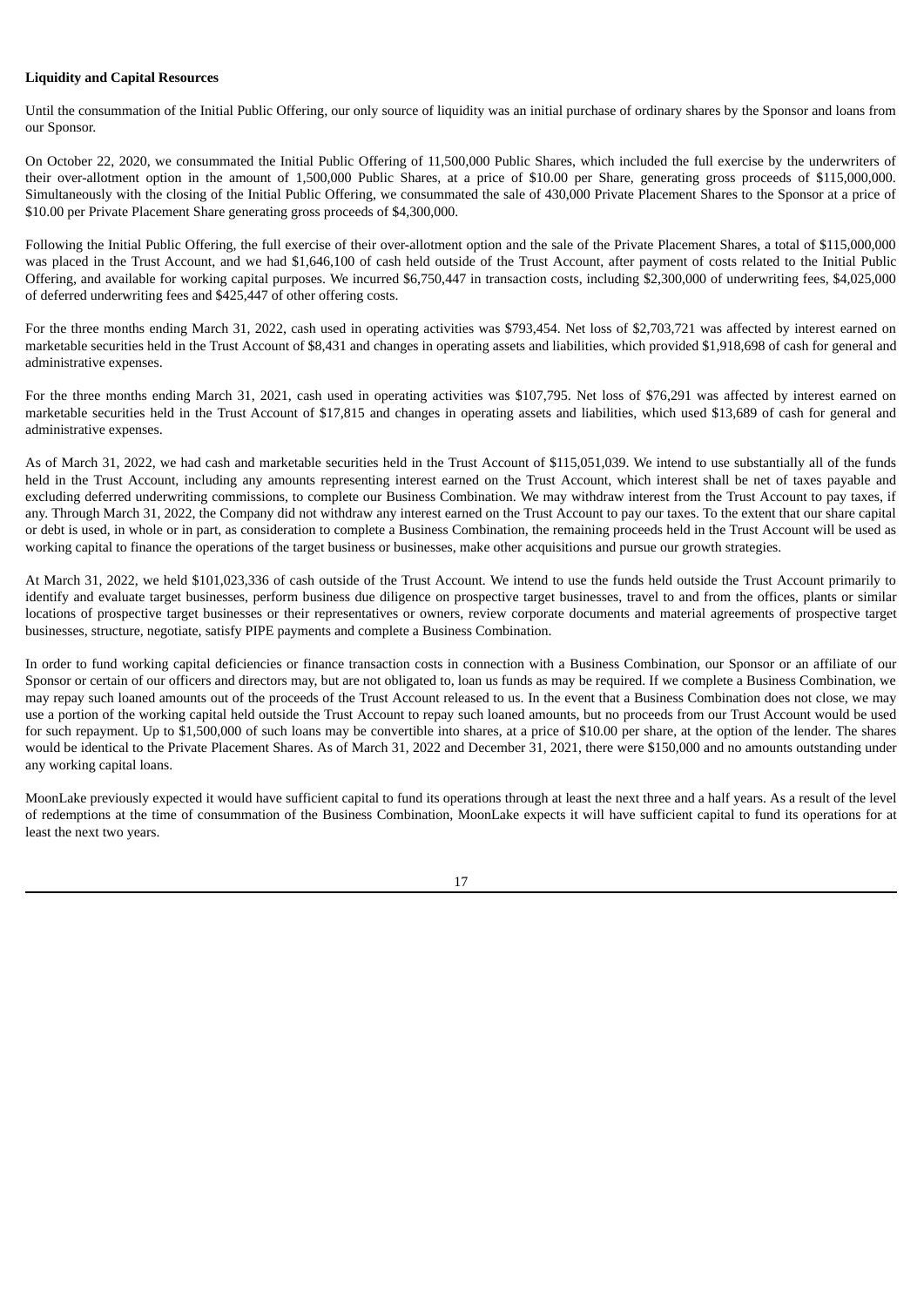## **Off-Balance Sheet Financing Arrangements**

We have no obligations, assets or liabilities, which would be considered off-balance sheet arrangements as of March 31, 2022. We do not participate in transactions that create relationships with unconsolidated entities or financial partnerships, often referred to as variable interest entities, which would have been established for the purpose of facilitating off-balance sheet arrangements. We have not entered into any off-balance sheet financing arrangements, established any special purpose entities, guaranteed any debt or commitments of other entities, or purchased any non-financial assets.

### **Contractual Obligations**

We do not have any long-term debt, capital lease obligations, operating lease obligations or long-term liabilities, other than an agreement to pay the Sponsor a monthly fee of \$10,000 for office space, utilities, administrative services and remote support services provided to the Company. We began incurring these fees on October 22, 2020 and continued to incur these fees monthly until the completion of our Business Combination with MoonLake.

The underwriters were entitled to a deferred fee of \$0.35 per Share, or \$4,025,000 in the aggregate. The deferred fee was paid to the underwriters from the amounts held in the Trust Account upon the completion of our Business Combination with MoonLake, subject to the terms of the underwriting agreement.

On July 22, 2021, Helix retained SVB Leerink as its financial advisor in connection with the Business Combination, and SVB Leerink commenced its review of MoonLake and the proposed transaction. On the same date, Helix also retained Jefferies as lead capital markets advisor and lead placement agent, Cowen and Company, LLC ("*Cowen*") as co-lead placement agent, and SVB Leerink as financial advisor and co-lead placement agent for the PIPE financing. Under the placement agent engagement letters between Helix and each of Jefferies, Cowen, and SVB Leerink, each of Jefferies, Cowen, and SVB Leerink are entitled to a placement agent fee based on the amount of gross proceeds of the PIPE, payable upon the consummation of the PIPE, and contingent upon the consummation of our Business Combination.

Effective July 1, 2021, MoonLake AG entered into an agreement with Richter-Helm Biologics GmbH & Co. KG ("RHB"), based in Bovenau, Germany (the "RHB Agreement"), for the manufacture of sonelokimab. MoonLake AG may terminate the RHB Agreement for convenience in accordance with its terms. Either party may also terminate the RHB Agreement with respect to an uncured breach by the other party in accordance with its terms. The RHB Agreement includes confidentiality and intellectual property provisions to protect MoonLake AG's proprietary rights related to its product candidates.

### **Critical Accounting Policies**

The preparation of condensed financial statements and related disclosures in conformity with accounting principles generally accepted in the United States of America requires management to make estimates and assumptions that affect the reported amounts of assets and liabilities, disclosure of contingent assets and liabilities at the date of the condensed financial statements, and income and expenses during the periods reported. Actual results could materially differ from those estimates. We have not identified any critical accounting policies.

#### *Class A Ordinary Shares Subject to Possible Redemption*

We account for our ordinary shares subject to possible redemption in accordance with the guidance in Accounting Standards Codification ("ASC") Topic 480 "Distinguishing Liabilities from Equity." Class A ordinary shares subject to mandatory redemption are classified as a liability instrument and are measured at fair value. Conditionally redeemable ordinary shares (including ordinary shares that features redemption rights that is either within the control of the holder or subject to redemption upon the occurrence of uncertain events not solely within our control) is classified as temporary equity. At all other times, ordinary shares are classified as shareholders' equity. Our Class A Ordinary Shares feature certain redemption rights that are considered to be outside of our control and subject to occurrence of uncertain future events. Accordingly, Class A Ordinary Shares subject to possible redemption is presented as temporary equity, outside of the shareholders' deficit section of our balance sheets.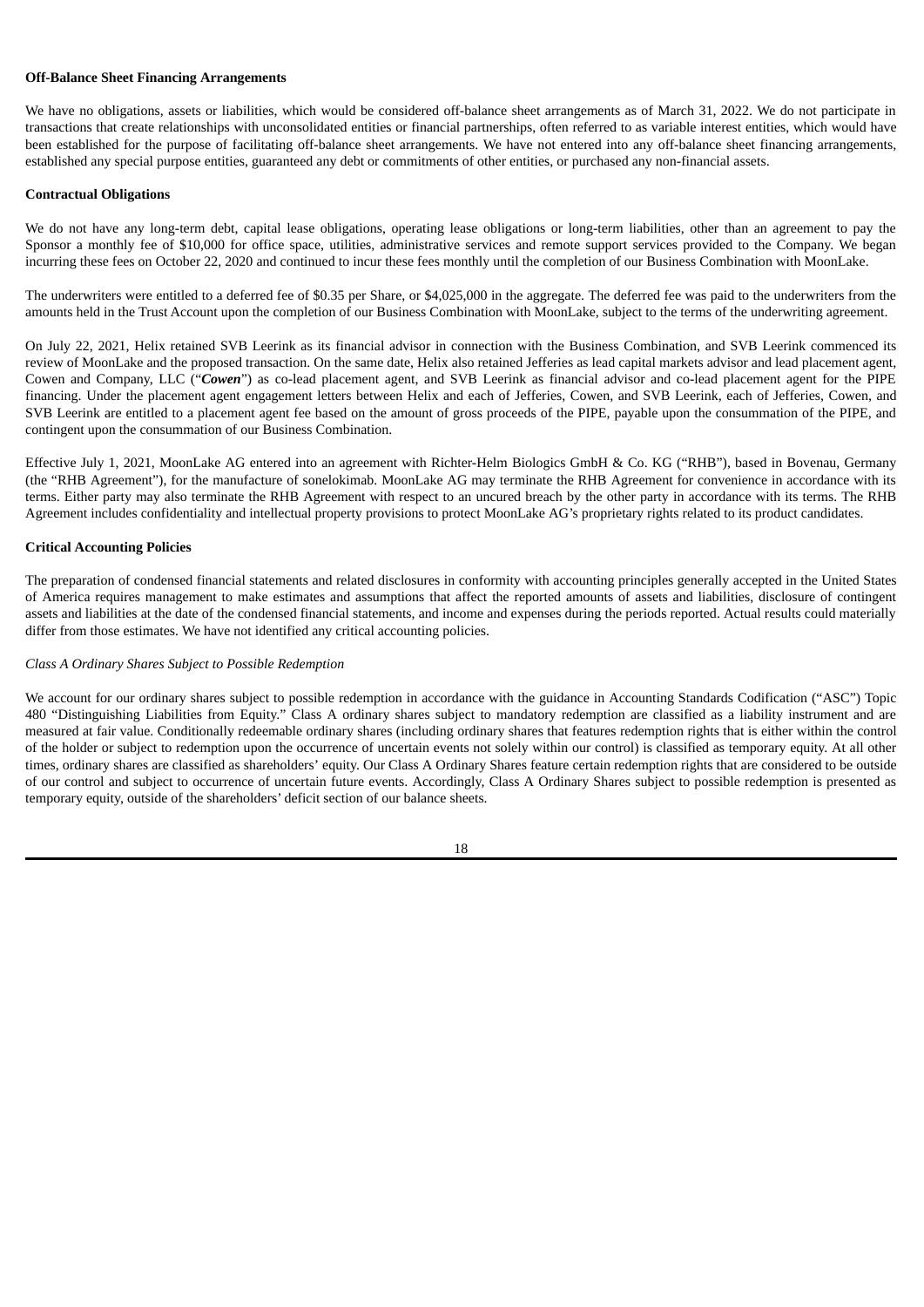## *Net Loss per Ordinary Share*

We calculate earnings per share to allocate net loss evenly to Class A and Class B Ordinary Shares. This presentation contemplates a Business Combination as the most likely outcome, in which case, both classes of common stock share pro rata in the loss of the Company.

## *Recent Accounting Standards*

In August 2020, the FASB issued ASU No. 2020-06, "Debt—Debt with Conversion and Other Options (Subtopic 470-20) and Derivatives and Hedging— Contracts in Entity's Own Equity (Subtopic 815-40): Accounting for Convertible Instruments and Contracts in an Entity's Own Equity" ("ASU 2020-06"), which simplifies accounting for convertible instruments by removing major separation models required under current GAAP. ASU 2020-06 removes certain settlement conditions that are required for equity contracts to qualify for the derivative scope exception and it also simplifies the diluted earnings per share calculation in certain areas. ASU 2020-06 is effective for fiscal years beginning after December 15, 2023, including interim periods within those fiscal years, with early adoption permitted. The Company is currently assessing the impact, if any, that ASU 2020-06 would have on its financial position, results of operations or cash flows.

Management does not believe that any other recently issued, but not yet effective, accounting standards, if currently adopted, would have a material effect on our condensed financial statements.

## <span id="page-20-0"></span>**Item 3. Quantitative and Qualitative Disclosures about Market Risk.**

We are a smaller reporting company, as defined by Rule 12b-2 under the Securities and Exchange Act of 1934 and in Item 10(f)(1) of Regulation S-K, and are not required to provide the information under this item.

## <span id="page-20-1"></span>**Item 4. Controls and Procedures.**

## **Evaluation of Disclosure Controls and Procedures**

Disclosure controls and procedures are designed to ensure that information required to be disclosed by us in our Exchange Act reports (as defined under Section 13 of the Securities Exchange Act of 1934, as amended (the "Exchange Act")), is recorded, processed, summarized, and reported within the time periods specified in the SEC's rules and forms, and that such information is accumulated and communicated to our management, including our principal executive officer and principal financial officer or persons performing similar functions, as appropriate to allow timely decisions regarding required disclosure.

As required by Rules 13a-15 and 15d-15 under the Exchange Act, our Chief Executive Officer and Chief Financial Officer carried out an evaluation of the effectiveness of the design and operation of our disclosure controls and procedures as of March 31, 2022. Based upon their evaluation, and due to a material weakness in our internal control over financial reporting over the accounting for complex financial instruments, our Chief Executive Officer and Chief Financial Officer concluded that our disclosure controls and procedures (as defined in Rules 13a-15(e) and 15d-15(e) under the Exchange Act) were not effective as of March 31, 2022.

## **Management's Annual Report on Internal Control over Financial Reporting**

Our management is responsible for establishing and maintaining adequate internal control over financial reporting, as defined in the Exchange Act Rule 13a-15(f). Our internal control over financial reporting is designed to provide reasonable assurance to our management and board of directors regarding the preparation and fair presentation of published financial statements. A control system, no matter how well designed and operated, can only provide reasonable, not absolute, assurance that the objectives of the control system are met. Because of these inherent limitations, management does not expect that our internal control over financial reporting will prevent all error and all fraud. Management conducted an evaluation of our internal control over financial reporting based on the framework in Internal Control—Integrated Framework issued in 2013 by the Committee of Sponsoring Organizations of the Treadway Commission (the "2013 Framework"). Based on our evaluation under the 2013 Framework, management concluded that our internal control over financial reporting was not effective as of March 31, 2022, due to the material weakness in our internal control over financial reporting related to the Company's accounting for complex financial instruments. As a result, we performed additional analysis as deemed necessary to ensure that our financial statements were prepared in accordance with U.S. generally accepted accounting principles. Accordingly, management believes that the financial statements includedin this Form 10-Q present fairly in all material respects our financial position, results of operations, and cash flows for the period presented.

Management has implemented remediation steps to improve our internal control over financial reporting. Specifically, we expanded and improved our review process for complex securities and related accounting standards. We plan to further improve this process by enhancing access to accounting literature, identification of third-party professionals with whom to consult regarding complex accounting applications and consideration of additional staff with the requisite experience and training to supplement existing accounting professionals.

## **Changes in Internal Control over Financial Reporting**

The Company has made changes in its internal control over financial reporting to enhance our processes to identify and appropriately apply applicable accounting requirements to better evaluate and understand the nuances of the complex accounting standards that apply to our financial statements, including providing enhanced access to accounting literature, research materials and documents and increased communication among our personnel and third-party professionals with whom we consult regarding complex accounting applications. The Company can offer no assurance that these changes will ultimately have the intended effects.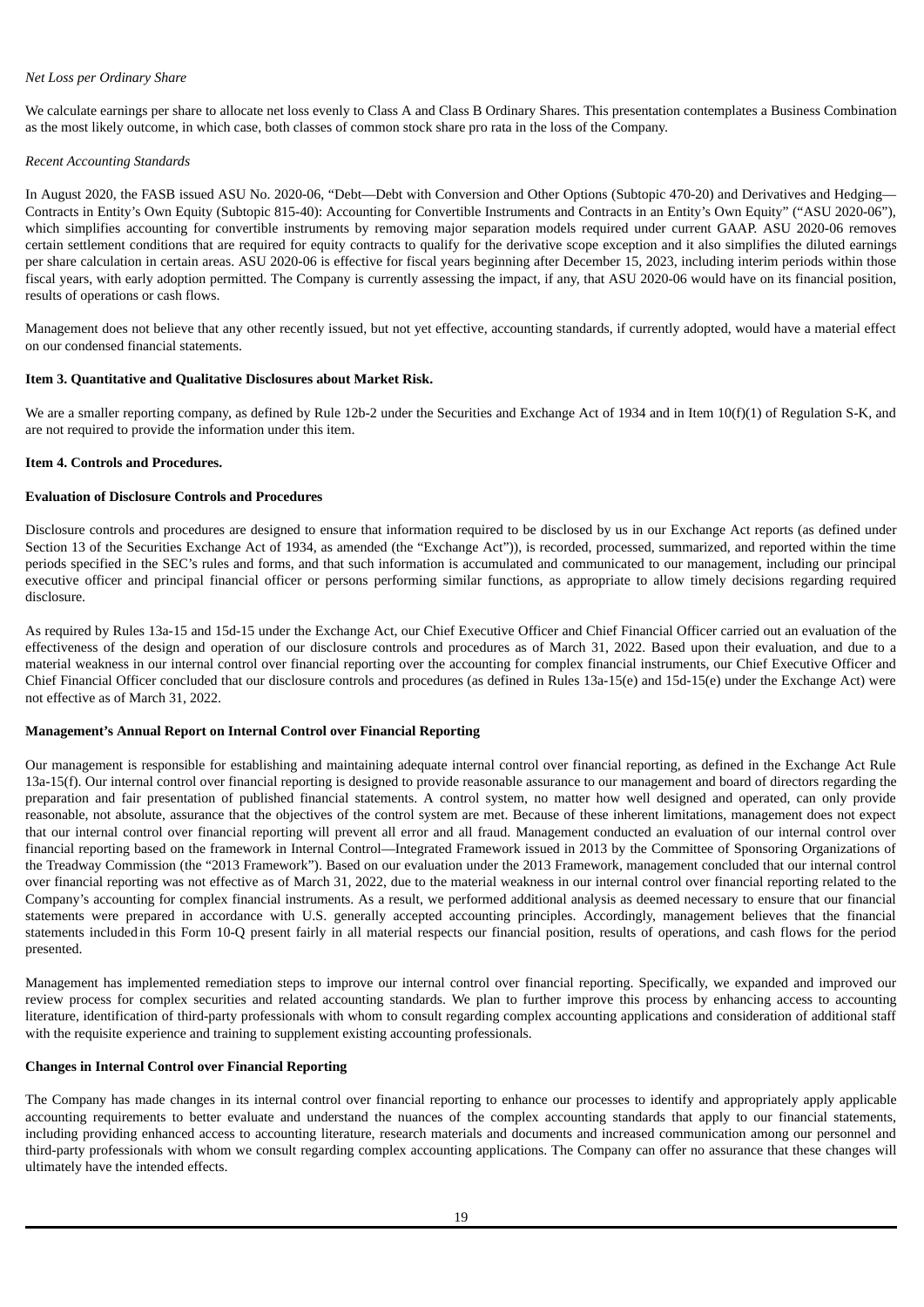## **PART II - OTHER INFORMATION**

## <span id="page-21-1"></span><span id="page-21-0"></span>**Item 1. Legal Proceedings.**

None.

## <span id="page-21-2"></span>**Item 1A. Risk Factors.**

Factors that could cause our actual results to differ materially from those in this Quarterly Report are any of the risks described in our revised definitive proxy statement on Schedule 14A filed with the SEC on March 4, 2022 (the "Proxy Statement"). Any of these factors could result in a significant or material adverse effect on our results of operations or financial condition. Additional risk factors not presently known to us or that we currently deem immaterial may also impair our business or results of operations. As of the date of this Quarterly Report, there have been no material changes to the risk factors disclosed in the Proxy Statement. We may disclose changes to such factors or disclose additional factors from time to time in our future filings with the SEC.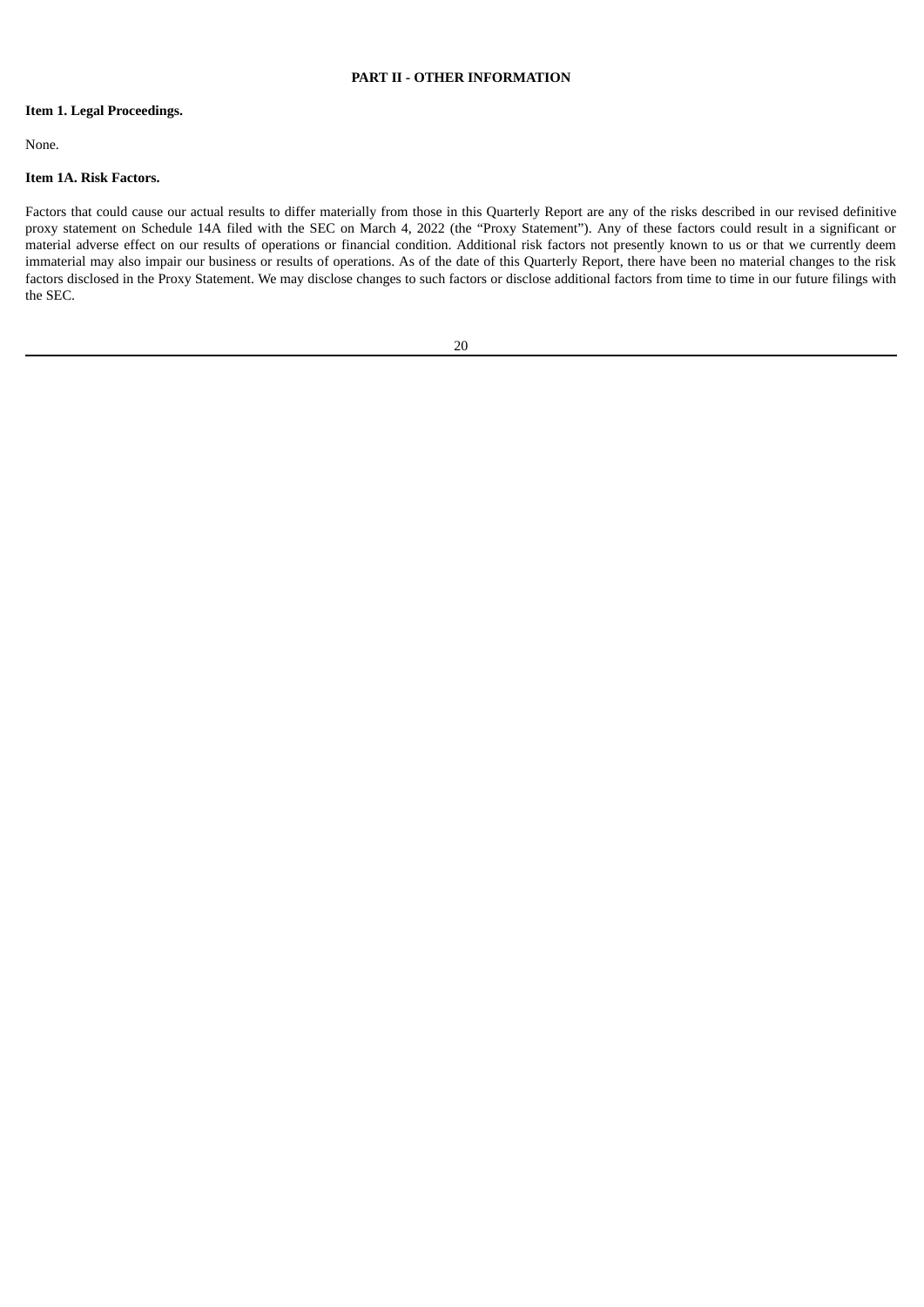## <span id="page-22-0"></span>**Item 2. Unregistered Sales of Equity Securities and Use of Proceeds.**

On October 22, 2020, we consummated our Initial Public Offering of 11,500,000 Public Shares, which included the full exercise by the underwriters of their over-allotment option in the amount of 1,500,000 Public Shares, at a price of \$10.00 per Share, generating gross proceeds of \$115,000,000. Jefferies LLC acted as the sole book-running manager. The securities sold in the offering were registered under the Securities Act on a registration statement on Form S-1 (No. 333-249197). The registration statement became effective on October 19, 2020.

Simultaneously with the consummation of the Initial Public Offering and the full exercise of the over-allotment option, we consummated a private placement of 430,000 Private Placement Shares to our Sponsor at a price of \$10.00 per Private Placement Share, generating total proceeds of \$4,300,000. Such securities were issued pursuant to the exemption from registration contained in Section 4(a)(2) of the Securities Act.

Of the gross proceeds received from the Initial Public Offering, the full exercise of the over-allotment option, and the sale of the Private Placement Shares, \$115,000,000 was placed in the Trust Account.

We paid a total of \$2,300,000 in underwriting discounts and commissions and \$425,447 for other offering costs related to the Initial Public Offering. In addition, the underwriters agreed to defer \$4,025,000 in underwriting discounts and commissions.

For a description of the use of the proceeds generated in our Initial Public Offering, see Part I, Item 2 of this Form 10-Q.

## <span id="page-22-1"></span>**Item 3. Defaults Upon Senior Securities.**

None.

## <span id="page-22-2"></span>**Item 4. Mine Safety Disclosures.**

Not applicable.

## <span id="page-22-3"></span>**Item 5. Other Information.**

None.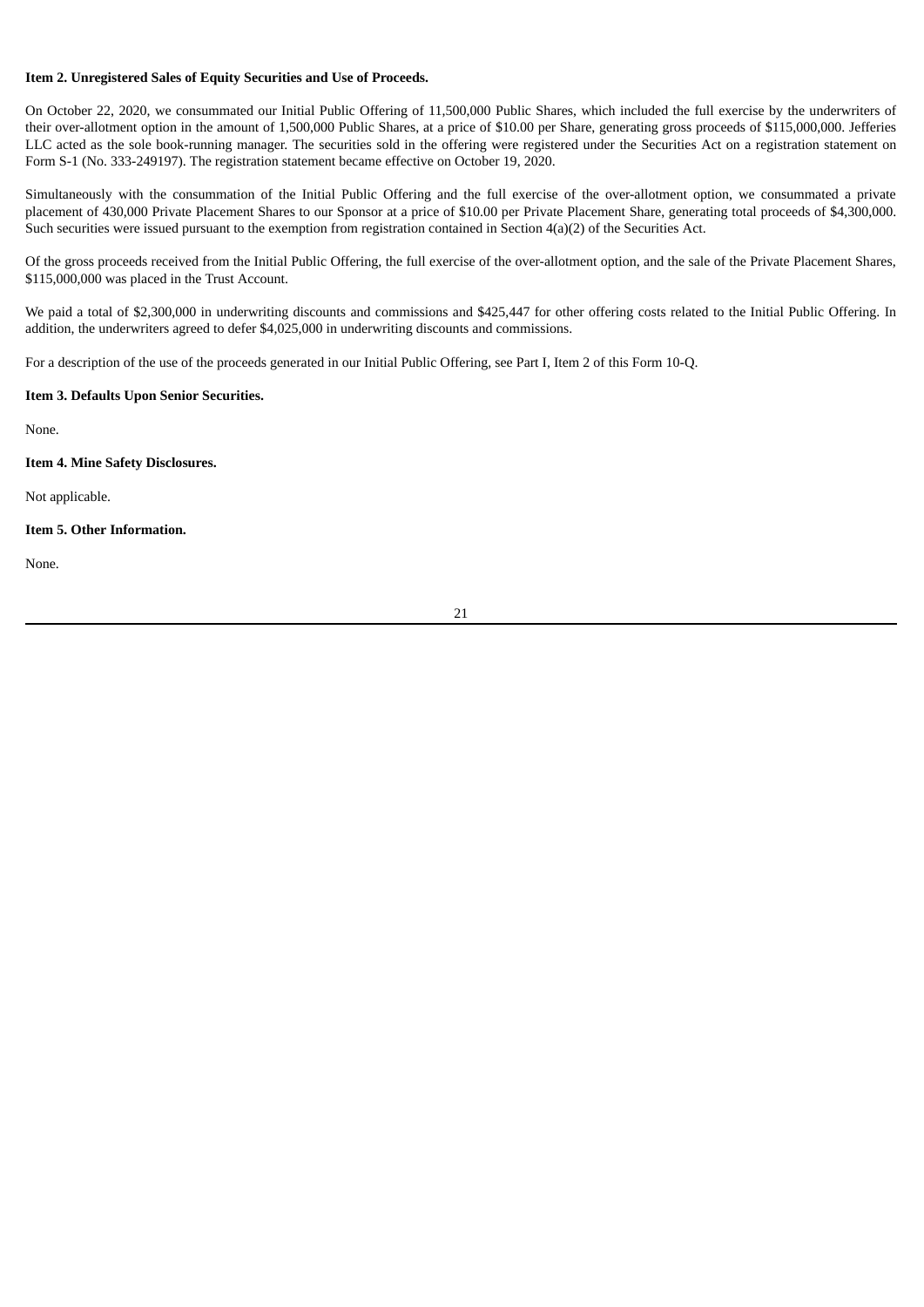# <span id="page-23-0"></span>**ITEM 6. EXHIBITS**

The following exhibits are filed as part of, or incorporated by reference into, this Quarterly Report on Form 10-Q.

| No.              | <b>Description of Exhibit</b>                                                                                                                                                      |  |
|------------------|------------------------------------------------------------------------------------------------------------------------------------------------------------------------------------|--|
| $\overline{3.1}$ | Memorandum and Articles of Association of MoonLake Immunotherapeutics (incorporated by reference to Exhibit 3.1 to the registrant's                                                |  |
|                  | Current Report on Form 8-K filed with the SEC on April 11, 2022)                                                                                                                   |  |
| 10.1             | Contract Manufacturing Agreement, dated October 15, 2018, by and between MoonLake Immunotherapeutics AG, as assignee of MERCK                                                      |  |
|                  | Healthcare KGaA, and Richter-Helm Biologics GmbH & Co. (incorporated by reference to Exhibit 10.11 of the registrant's Amendment                                                   |  |
|                  | No. 2 to Form S-1, filed with the SEC on March 14, 2022)                                                                                                                           |  |
| 10.2             | Amendment No. 2 to Contract Manufacturing Agreement, by and between MoonLake Immunotherapeutics AG, as assignee of MERCK                                                           |  |
|                  | Healthcare KGaA, and Richter-Helm Biologics GmbH & Co. (incorporated by reference to Exhibit 10.12 of the registrant's Amendment                                                   |  |
|                  | No. 2 to Form S-1, filed with the SEC on March 14, 2022)                                                                                                                           |  |
| 10.3             | Assignment of Contract Manufacturing Agreement, dated July 1, 2021, by and among MoonLake Immunotherapeutics AG, MERCK                                                             |  |
|                  | Healthcare KGaA, and Richter-Helm Biologics GmbH & Co. (incorporated by reference to Exhibit 10.13 of the registrant's Amendment                                                   |  |
|                  | No. 2 to Form S-1, filed with the SEC on March 14, 2022).                                                                                                                          |  |
| 10.4             | Clinical and Commercial Manufacturing Agreement, dated April 11, 2022, effective July 1, 2021, by and between MoonLake                                                             |  |
|                  | Immunotherapeutics AG and Richter-Helm Biologics GmbH & Co. KG (incorporated by reference to Exhibit 10.12 to the registrant's                                                     |  |
|                  | Amendment No. 3 to Form S-1 filed with the SEC on May 2, 2022)<br>License Agreement, dated April 29, 2021, by and between MoonLake Immunotherapeutics AG and MERCK Healthcare KGaA |  |
| 10.5             | (incorporated by reference to Exhibit 10.9 of the registrant's Amendment No. 2 to Form S-1, filed with the SEC on March 14, 2022)                                                  |  |
| 10.6             | Side Letter to License Agreement, dated April 29, 2021, by and between MoonLake Immunotherapeutics AG and MERCK Healthcare                                                         |  |
|                  | KGaA, (incorporated by reference to Exhibit 10.10 of the registrant's Amendment No. 2 to Form S-1, filed with the SEC on March 14,                                                 |  |
|                  | 2022)                                                                                                                                                                              |  |
| 10.7             | Loan Agreement, dated October 15, 2021, by and among MoonLake Immunotherapeutics AG and the Lenders named therein (incorporated                                                    |  |
|                  | by reference to Exhibit 10.28 of the registrant's Amendment No. 1 to Form S-1, filed with the SEC on March 8, 2022)                                                                |  |
| 10.8             | Amendment to the Loan Amendment, dated January 18, 2022, by and among MoonLake Immunotherapeutics AG and the Lenders named                                                         |  |
|                  | therein (incorporated by reference to Exhibit 10.29 of the registrant's Amendment No. 1 to Form S-1, filed with the SEC on March 8, 2022)                                          |  |
| 10.9             | Second Amendment to the Loan Agreement, dated February 15, 2022, by and among MoonLake Immunotherapeutics AG and the Lenders                                                       |  |
|                  | named therein (incorporated by reference to Exhibit 10.30 of the registrant's Amendment No. 1 to Form S-1, filed with the SEC on March                                             |  |
|                  | 8, 2022)                                                                                                                                                                           |  |
| 10.10            | Convertible Loan Agreement, dated as of February 20, 2022, by and among Cormorant Private Healthcare Fund IV. L.P., MoonLake                                                       |  |
|                  | Immunotherapeutics AG, Biotechnology Value Fund, L.P., Biotechnology Value Fund II, L.P., Biotechnology Value Trading Fund OS, L.P.                                                |  |
|                  | and Helix Acquisition Corp. (incorporated by reference to Exhibit 10.1 of the registrant's Form 8-K, filed with the SEC on February 25,                                            |  |
|                  | 2022)                                                                                                                                                                              |  |
| $31.1*$          | Certification of Principal Executive Officer Pursuant to Securities Exchange Act Rules 13a-14(a) and 15(d)-14(a), as adopted Pursuant to                                           |  |
|                  | Section 302 of the Sarbanes-Oxley Act of 2002                                                                                                                                      |  |
| $31.2*$          | Certification of Principal Financial Officer Pursuant to Securities Exchange Act Rules 13a-14(a) and 15(d)-14(a), as adopted Pursuant to                                           |  |
|                  | Section 302 of the Sarbanes-Oxley Act of 2002                                                                                                                                      |  |
| $32.1***$        | Certification of Principal Executive Officer Pursuant to 18 U.S.C. Section 1350, as adopted Pursuant to Section 906 of the Sarbanes-Oxley                                          |  |
| $32.2**$         | <b>Act of 2002</b><br>Certification of Principal Financial Officer Pursuant to 18 U.S.C. Section 1350, as adopted Pursuant to Section 906 of the Sarbanes-Oxley                    |  |
|                  | <b>Act of 2002</b>                                                                                                                                                                 |  |
| 101.INS*         | Inline XBRL Instance Document.                                                                                                                                                     |  |
| 101.SCH*         | Inline XBRL Taxonomy Extension Schema Document.                                                                                                                                    |  |
| 101.CAL*         | Inline XBRL Taxonomy Extension Calculation Linkbase Document.                                                                                                                      |  |
| 101.DEF*         | Inline XBRL Taxonomy Extension Definition Linkbase Document.                                                                                                                       |  |
| 101.LAB*         | Inline XBRL Taxonomy Extension Label Linkbase Document.                                                                                                                            |  |
| 101.PRE*         | Inline XBRL Taxonomy Extension Presentation Linkbase Document.                                                                                                                     |  |
| $104*$           | Cover Page Interactive Data File (formatted as Inline XBRL and contained in Exhibit 101).                                                                                          |  |

\* Filed herewith.<br>\*\* Furnished

Furnished.

22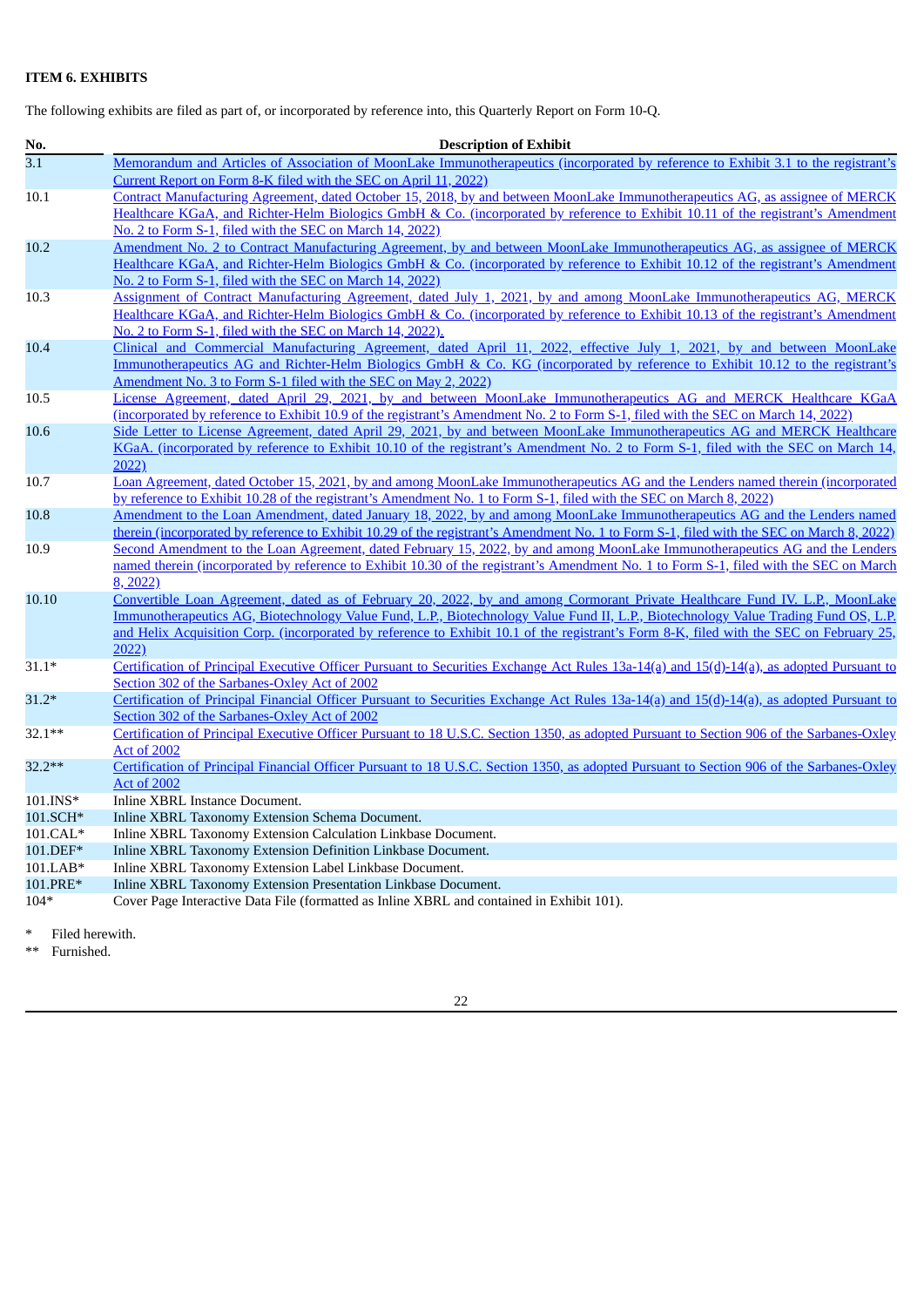# **SIGNATURES**

<span id="page-24-0"></span>Pursuant to the requirements of the Securities Exchange Act of 1934, the registrant has duly caused this report to be signed on its behalf by the undersigned thereunto duly authorized.

## **MOONLAKE IMMUNOTHERAPEUTICS**

| Date: May 16, 2022 | /s/ Dr. Jorge Santos da Silva                |
|--------------------|----------------------------------------------|
|                    | Name: Dr. Jorge Santos da Silva              |
|                    | Title: Chief Executive Officer               |
|                    | (Principal Executive Officer)                |
| Date: May 16, 2022 | /s/ Matthias Bodenstedt                      |
|                    | Name: Matthias Bodenstedt                    |
|                    | Chief Financial Officer<br>Title:            |
|                    | (Principal Financial and Accounting Officer) |
|                    |                                              |
|                    |                                              |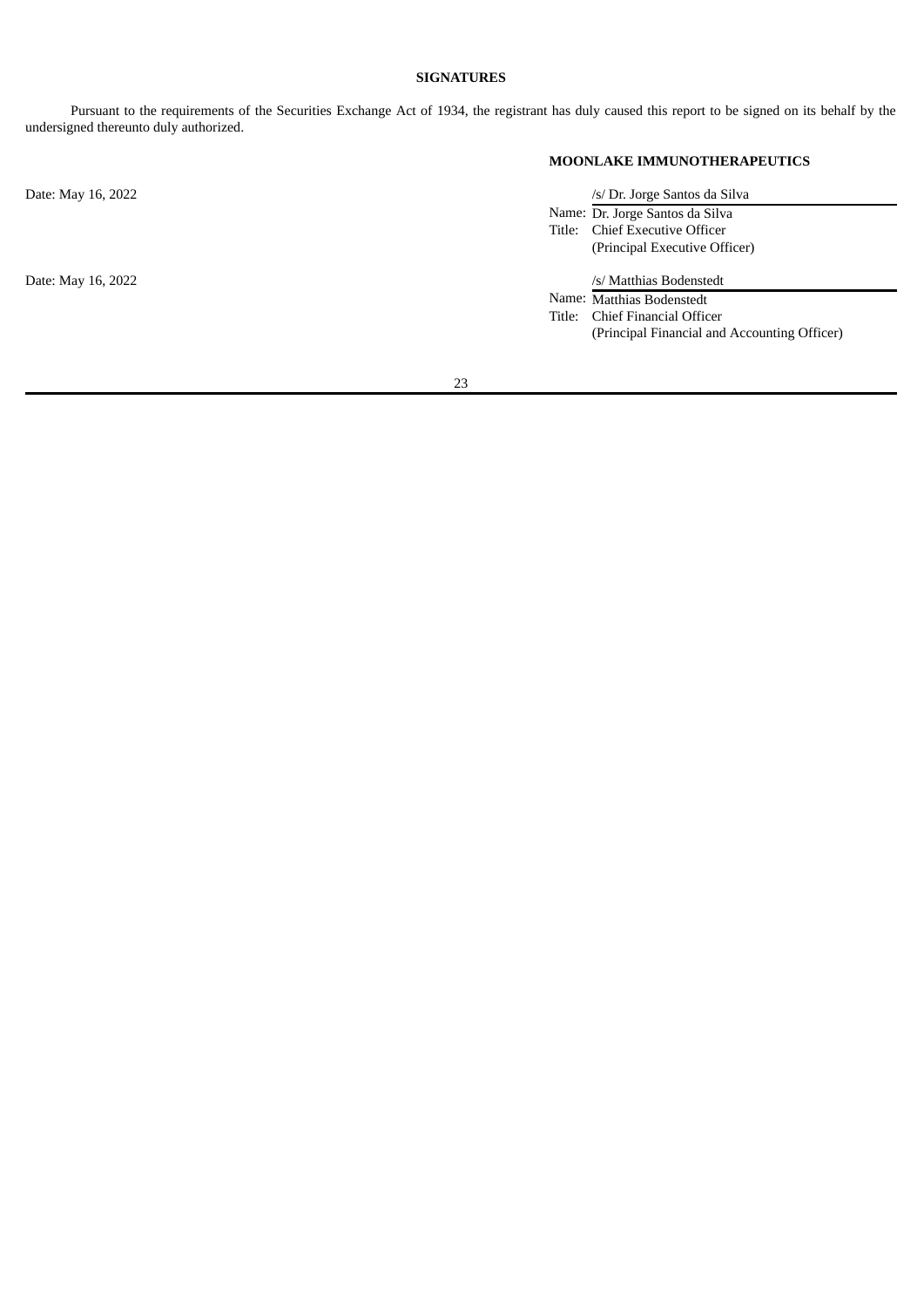### **CERTIFICATIONS**

<span id="page-25-0"></span>I, Dr. Jorge Santos da Silva, certify that:

- 1. I have reviewed this Quarterly Report on Form 10-Q of Moonlake Immunotherapeutics;
- 2. Based on my knowledge, this report does not contain any untrue statement of a material fact or omit to state a material fact necessary to make the statements made, in light of the circumstances under which such statements were made, not misleading with respect to the period covered by this report;
- 3. Based on my knowledge, the financial statements, and other financial information included in this report, fairly present in all material respects the financial condition, results of operations and cash flows of the registrant as of, and for, the periods presented in this report;
- 4. The registrant's other certifying officer and I are responsible for establishing and maintaining disclosure controls and procedures (as defined in Exchange Act Rules 13a-15(e) and 15d-15(e)) for the registrant and have:
	- a) Designed such disclosure controls and procedures, or caused such disclosure controls and procedures to be designed under our supervision, to ensure that material information relating to the registrant, including its consolidated subsidiaries, is made known to us by others within those entities, particularly during the period in which this report is being prepared;
	- b) [Paragraph omitted pursuant to SEC Release Nos. 33-8238/34-47986 and 33-8392/34-49313];
	- c) Evaluated the effectiveness of the registrant's disclosure controls and procedures and presented in this report our conclusions about the effectiveness of the disclosure controls and procedures, as of the end of the period covered by this report based on such evaluation; and
	- d) Disclosed in this report any change in the registrant's internal control over financial reporting that occurred during the registrant's most recent fiscal quarter (the registrant's fourth fiscal quarter in the case of an annual report) that has materially affected, or is reasonably likely to materially affect, the registrant's internal control over financial reporting; and
- 5. The registrant's other certifying officer and I have disclosed, based on our most recent evaluation of internal control over financial reporting, to the registrant's auditors and the audit committee of the registrant's board of directors (or persons performing the equivalent functions):
	- (a) All significant deficiencies and material weaknesses in the design or operation of internal control over financial reporting which are reasonably likely to adversely affect the registrant's ability to record, process, summarize and report financial information; and
	- (b) Any fraud, whether or not material, that involves management or other employees who have a significant role in the registrant's internal control over financial reporting.

Date: May 16, 2022 By: /s/ Dr. Jorge Santos da Silva

Dr. Jorge Santos da Silva Chief Executive Officer (Principal Executive Officer)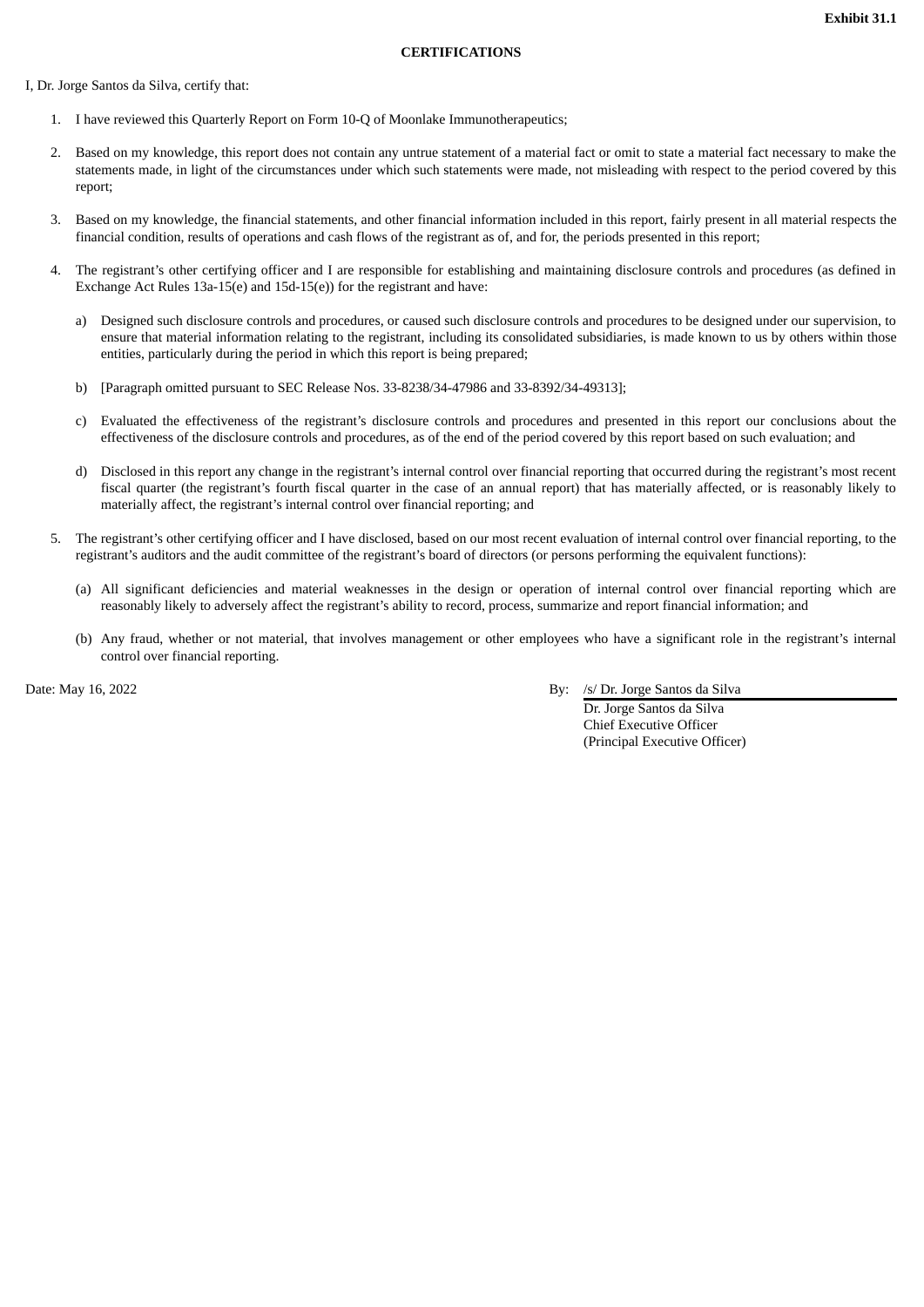### **CERTIFICATIONS**

<span id="page-26-0"></span>I, Matthias Bodenstedt, certify that:

- 1. I have reviewed this Quarterly Report on Form 10-Q of Moonlake Immunotherapeutics;
- 2. Based on my knowledge, this report does not contain any untrue statement of a material fact or omit to state a material fact necessary to make the statements made, in light of the circumstances under which such statements were made, not misleading with respect to the period covered by this report;
- 3. Based on my knowledge, the financial statements, and other financial information included in this report, fairly present in all material respects the financial condition, results of operations and cash flows of the registrant as of, and for, the periods presented in this report;
- 4. The registrant's other certifying officer and I are responsible for establishing and maintaining disclosure controls and procedures (as defined in Exchange Act Rules 13a-15(e) and 15d-15(e)) for the registrant and have:
	- a) Designed such disclosure controls and procedures, or caused such disclosure controls and procedures to be designed under our supervision, to ensure that material information relating to the registrant, including its consolidated subsidiaries, is made known to us by others within those entities, particularly during the period in which this report is being prepared;
	- b) [Paragraph omitted pursuant to SEC Release Nos. 33-8238/34-47986 and 33-8392/34-49313];
	- c) Evaluated the effectiveness of the registrant's disclosure controls and procedures and presented in this report our conclusions about the effectiveness of the disclosure controls and procedures, as of the end of the period covered by this report based on such evaluation; and
	- d) Disclosed in this report any change in the registrant's internal control over financial reporting that occurred during the registrant's most recent fiscal quarter (the registrant's fourth fiscal quarter in the case of an annual report) that has materially affected, or is reasonably likely to materially affect, the registrant's internal control over financial reporting; and
- 5. The registrant's other certifying officer and I have disclosed, based on our most recent evaluation of internal control over financial reporting, to the registrant's auditors and the audit committee of the registrant's board of directors (or persons performing the equivalent functions):
	- (a) All significant deficiencies and material weaknesses in the design or operation of internal control over financial reporting which are reasonably likely to adversely affect the registrant's ability to record, process, summarize and report financial information; and
	- (b) Any fraud, whether or not material, that involves management or other employees who have a significant role in the registrant's internal control over financial reporting.

Date: May 16, 2022 By: /s/ Matthias Bodenstedt

Matthias Bodenstedt Chief Financial Officer (Principal Financial and Accounting Officer)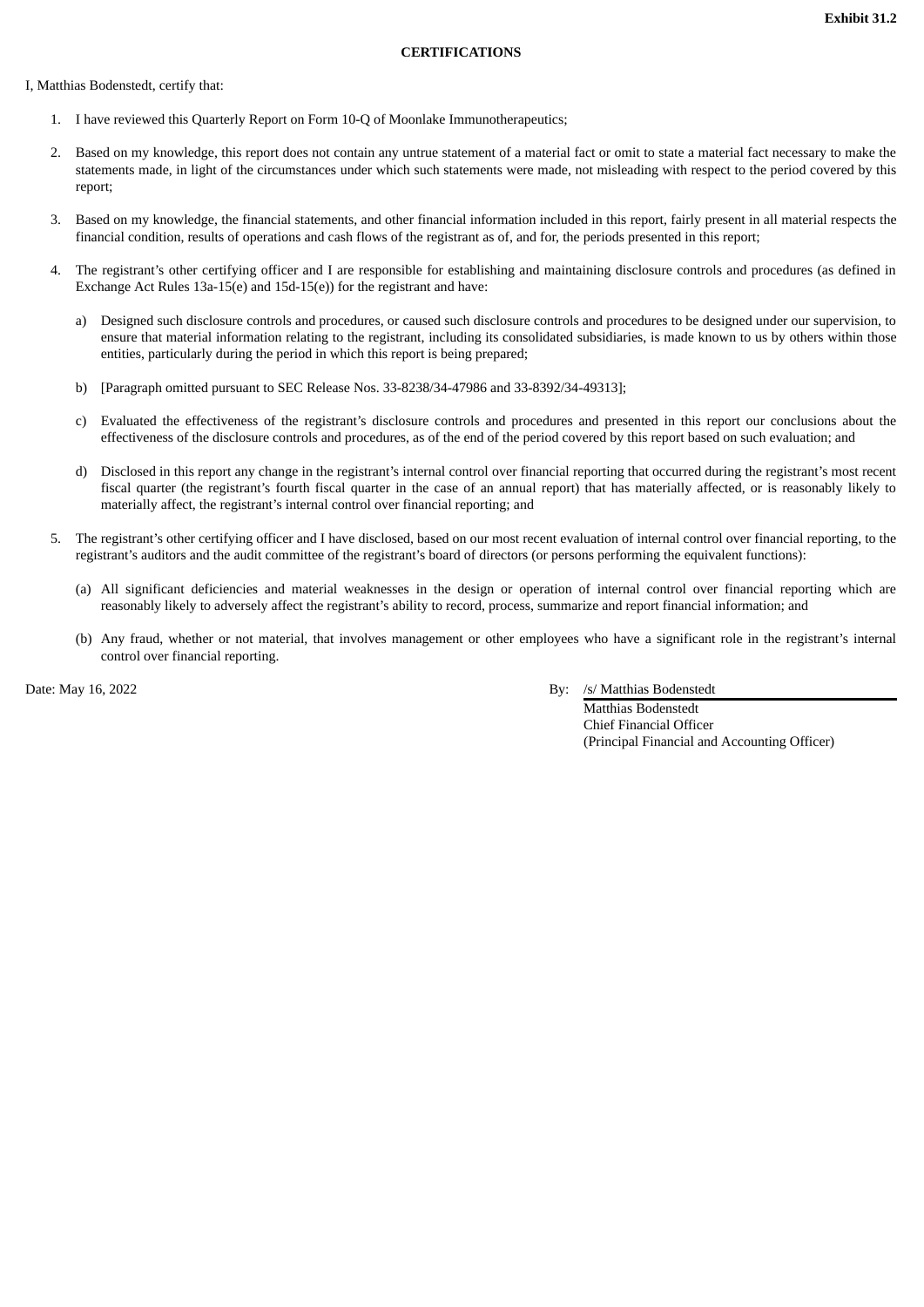## **CERTIFICATION PURSUANT TO 18 U.S.C. SECTION 1350, AS ADDED BY SECTION 906 OF THE SARBANES-OXLEY ACT OF 2002**

<span id="page-27-0"></span>In connection with the Quarterly Report of Moonlake Immunotherapeutics (the "Company") on Form 10-Q for the quarterly period ended March 31, 2022, as filed with the Securities and Exchange Commission (the "Report"), I, Dr. Jorge Santos da Silva, Chief Executive Officer of the Company, certify, pursuant to 18 U.S.C. §1350, as added by §906 of the Sarbanes-Oxley Act of 2002, that:

- 1. The Report fully complies with the requirements of Section 13(a) or 15(d) of the Securities Exchange Act of 1934; and
- 2. To my knowledge, the information contained in the Report fairly presents, in all material respects, the financial condition and results of operations of the Company as of and for the period covered by the Report.

Date: May 16, 2022 By: /s/ Dr. Jorge Santos da Silva

Dr. Jorge Santos da Silva Chief Executive Officer (Principal Executive Officer)